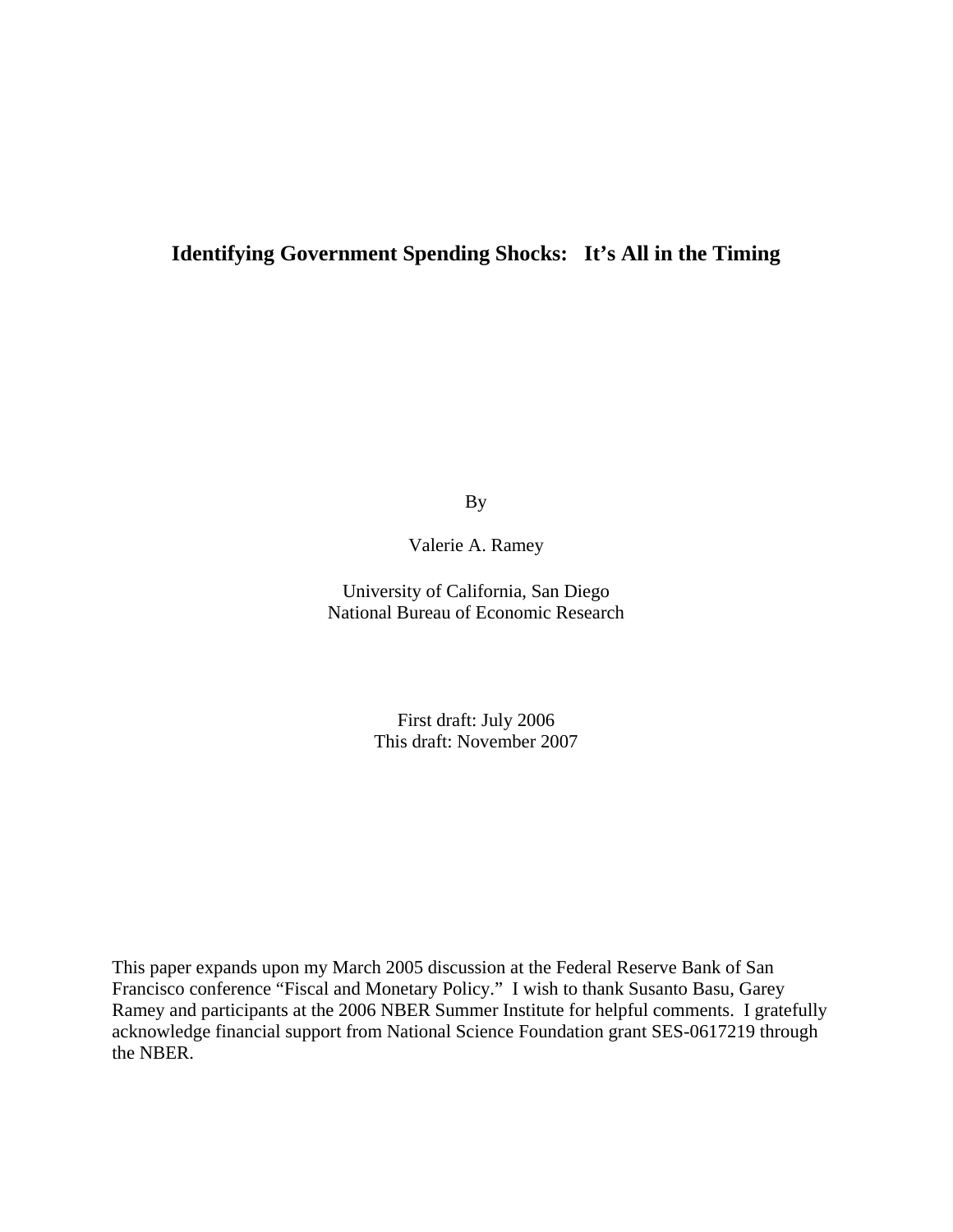# **I. Introduction**

How does the economy respond to a rise in government purchases? Do consumption and real wages rise or fall? The literature remains divided on this issue. VAR techniques in which identification is achieved by assuming that government spending is predetermined within the quarter typically find that a positive government spending shock raises not only GDP and hours, but also consumption and the real wage (or labor productivity) (e.g. Rotemberg and Woodford (1992), Blanchard and Perotti (2002), Fatás and Mihov (2001), Perotti (2004), Montford and Uhlig (2005), and Galí, López-Salido, and Vallés (2006)). In contrast, analyses using the Ramey-Shapiro (1998) "war dates" typically find that while government spending raises GDP and hours, it lowers consumption and the real wage (e.g. Ramey and Shapiro (1998), Edelberg, Eichenbaum, and Fisher (1999), Burnside, Eichenbaum, and Fisher (2004), and Cavallos  $(2005)$ ).

Whether government spending raises or lowers consumption and the real wage is crucial for our understanding of how government spending affects GDP and hours. It is also important for distinguishing macroeconomic models. Consider first the neoclassical approach, as represented by papers such as Aiyagari, Christiano and Eichenbaum (1992) and Baxter and King (1993). A *permanent* increase in government spending financed by nondistortionary means creates a negative wealth effect for the representative household. The household optimally responds by decreasing its consumption and increasing its labor supply. Output rises as a result. The increased labor supply lowers the real wage and raises the marginal product of capital in the short run. The rise in the marginal product of capital leads to more investment and capital accumulation, which eventually brings the real wage back to its starting value. In the new steady-state, consumption is lower and hours are higher. A *temporary* increase in government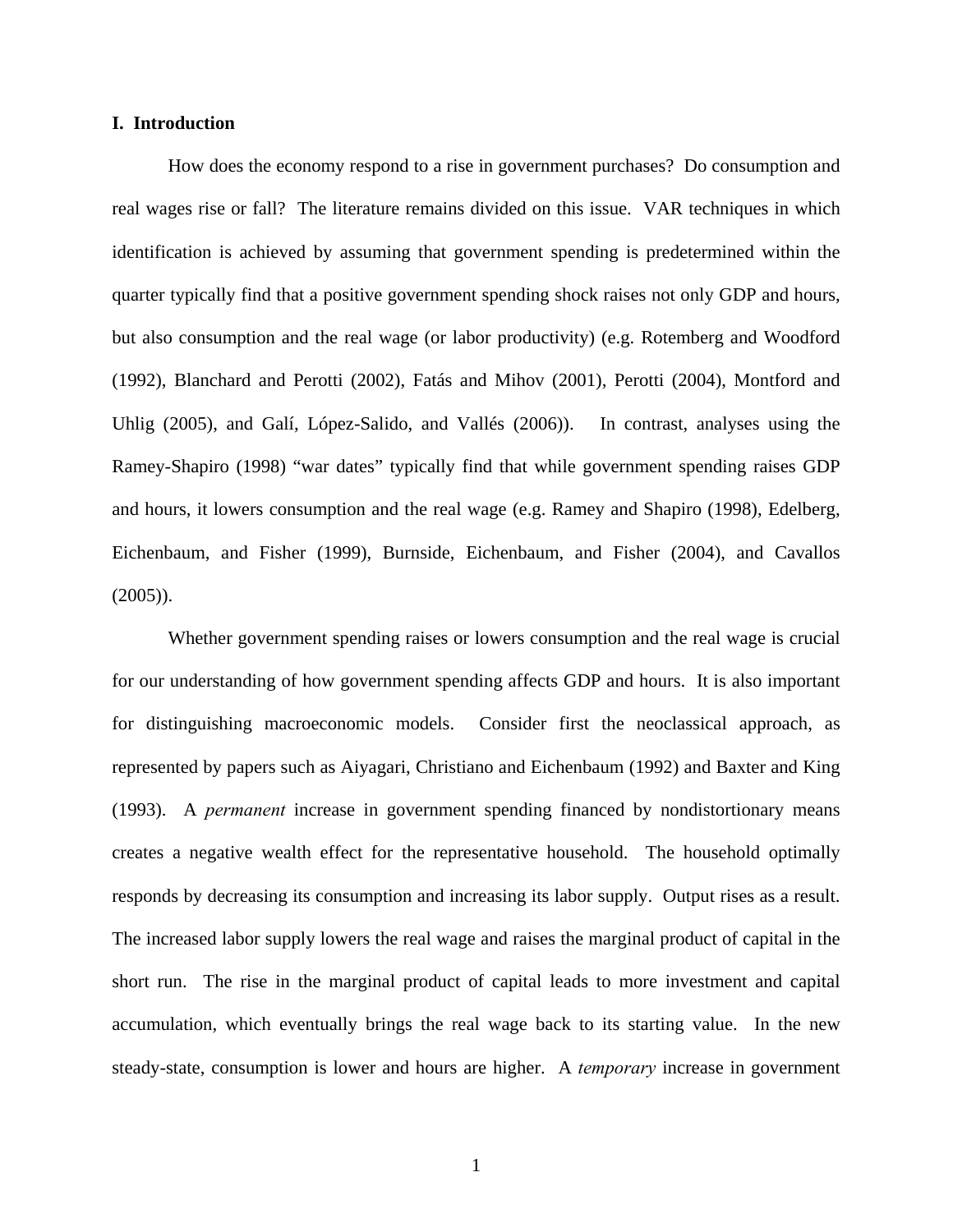spending in the neoclassical model has less impact on output because of the smaller wealth effect. Depending on the persistence of the shock, investment can rise or fall. In the short run, hours should still rise and consumption should still fall.<sup>1</sup>

The new Keynesian approach seeks to explain a rise in consumption, the real wage, and productivity found in most VAR analyses. For example Rotemberg and Woodford (1992) and Devereux, Head and Lapham (1996) propose models with oligopolistic (or monopolistic) competition and increasing returns in order to explain the rise in real wages and productivity. These models cannot, however, explain an increase in consumption. Galí, López-Salido, and Vallés (2006) show that only an "ultra-Keynesian" model with sticky prices, "rule-of-thumb" consumers, and off-the-labor-supply curve assumptions can explain how consumption and real wages can rise when government spending increases. Their paper makes clear how many special features the model must contain to explain the rise in consumption.

This paper reexamines the empirical evidence by comparing the two main empirical approaches to estimating the effects of government spending: the VAR approach and the Ramey-Shapiro narrative approach. After reviewing the set-up of both approaches and the basic results, I show that a key difference appears to be in the timing. In particular, I show that the Ramey-Shapiro dates Granger-cause the VAR shocks, but not vice versa. Thus, big increases in military spending are anticipated several quarters before they actually occur. I show this is also true for several notable cases of non-defense government spending changes. I then use a simple neoclassical model to demonstrate that failing to account for the anticipation effect can explain all of the differences in the empirical results of the two approaches.

1

<span id="page-2-0"></span><sup>&</sup>lt;sup>1</sup> Adding distortionary taxes or government spending that substitutes for private consumption or capital adds additional complications. See Baxter and King (1993) and Burnside, Eichenbaum, and Fisher (2004) for discussions of these complications.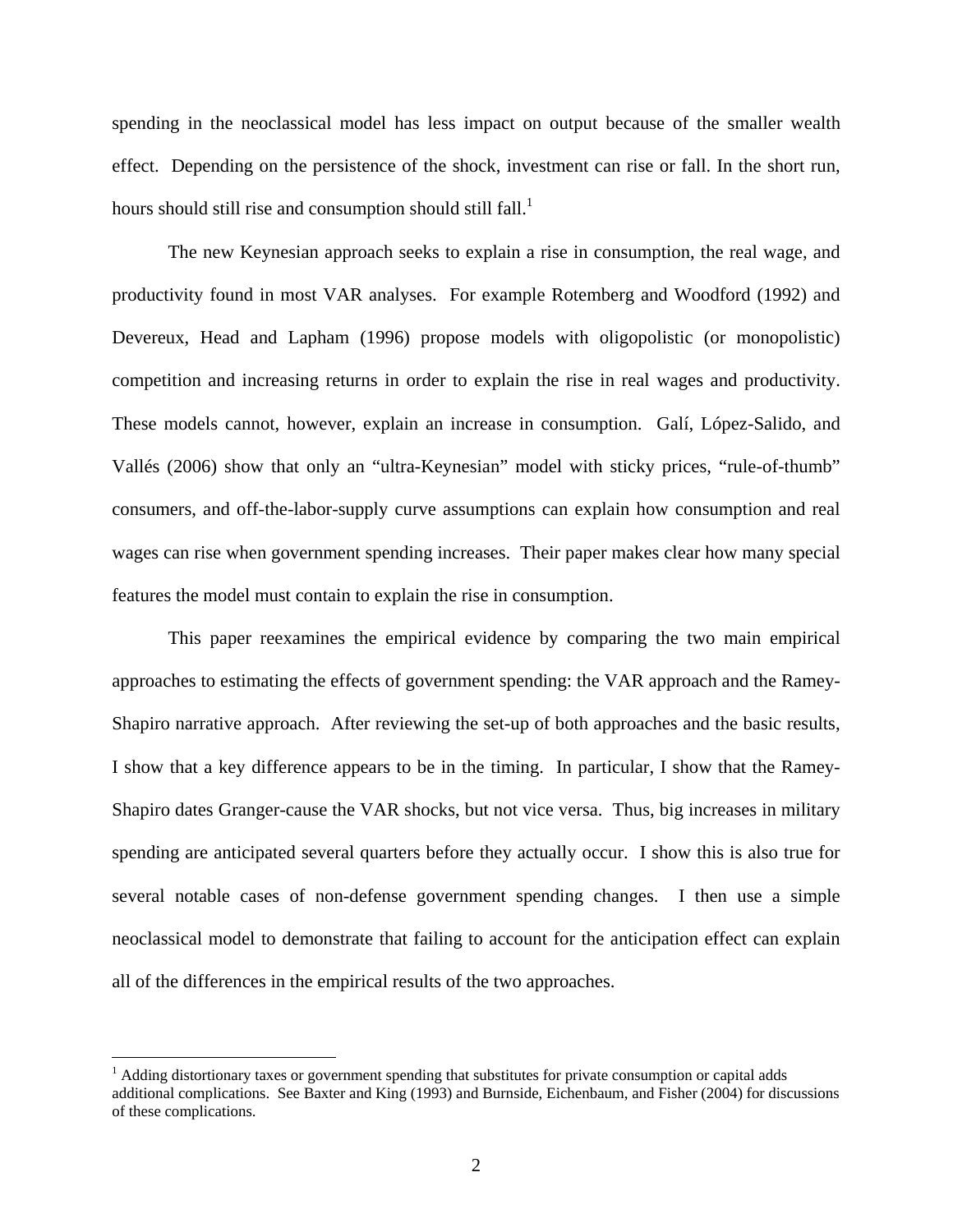Nevertheless, concerns have been raised about the Ramey-Shapiro dates because they are so few (e.g. Perotti (2007)). I thus construct a new measure of exogenous defense shocks using narrative evidence on expectations and including more increases driven by political events. This new measure yields much the same results as the original Ramey-Shapiro dates.

## **II. Fluctuations in Government Spending in the Post-WWII Era**

This section reviews the trends and fluctuations in the components of government spending. One key difference between the two approaches is whether the shocks identified are shocks to all of government spending or to defense spending alone. As we will see, this may make a difference.

Figure 1 shows the paths of real defense spending per capita and total real government spending per capita in the post-WWII era.<sup>[2](#page-3-0)</sup> The lines represent the Ramey-Shapiro (1998) dates, including the Korean War, the Vietnam War, and the Soviet invasion of Afghanistan, augmented by 9/11. These dates will be reviewed in detail below. The major movements in defense spending all come following one of the four military dates. Korea is obviously the most important, but the other three are also quite noticeable. There are also two minor blips in the second half of the 1950s and early 1960.

Looking at the bottom graph in Figure 1, we see that total government spending shows a significant upward trend over time. Nevertheless, the defense buildups are still distinguishable after the four dates. The impact of the Soviet invasion of Afghanistan has a delayed effect on total government spending, because nondefense spending fell.

 $\overline{a}$ 

<span id="page-3-0"></span> $2^{2}$  Per capita variables are created using the entire population, including armed forces overseas.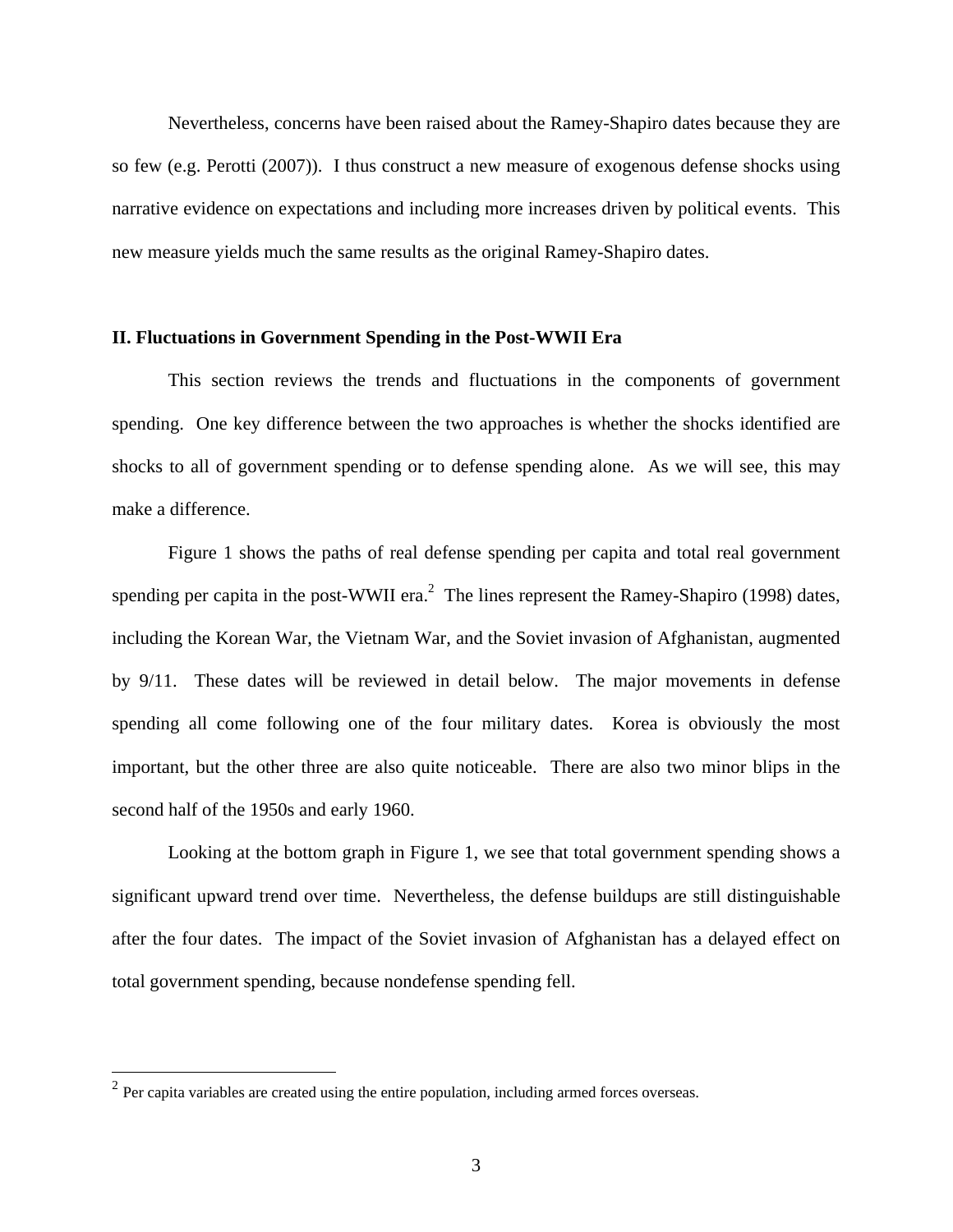Figure 2 shows defense spending, nondefense federal spending, and state and local spending as a fraction of GDP (in nominal terms). The graph shows that relative to the size of the economy, each military buildup has become smaller over time. Federal nondefense spending is a minor part of government spending, hovering around two to three percent of GDP. In contrast, state and local spending has risen from around five percent of GDP in 1947 to over twelve percent of GDP now. Since state and local spending is driven in large part by cyclical fluctuations in state revenues, it is not clear that aggregate VARs are very good at capturing shocks to this type of spending. For example, California dramatically increased its spending on K-12 education when its tax revenues surged from the dot-com boom in the second half of the 1990s.

The graphs suggest that defense spending is a major part of the variation in government spending around trend. To quantify the importance of defense spending, I estimate a variance decomposition of government spending using a simple VAR. I include the log of real total government spending, defense spending and either state and local spending or federal nondefense. All variables are in real per capita terms. Four lags and a trend are included in the VAR. Table 1 shows the variance decomposition of total government spending at various horizons for different orderings of the variables. The table shows that no matter the ordering, shocks to defense spending account for 80 to 90 percent of the forecast error variance of total government spending for horizons of four to twenty quarters. Thus, the variance decomposition suggests that shocks to defense spending accounts for almost all of the unforeseen changes in total government spending.

What kind of spending constitutes nondefense spending? Figure 3 shows annual spending for some key functions, as a percent of total government spending. Spending by

4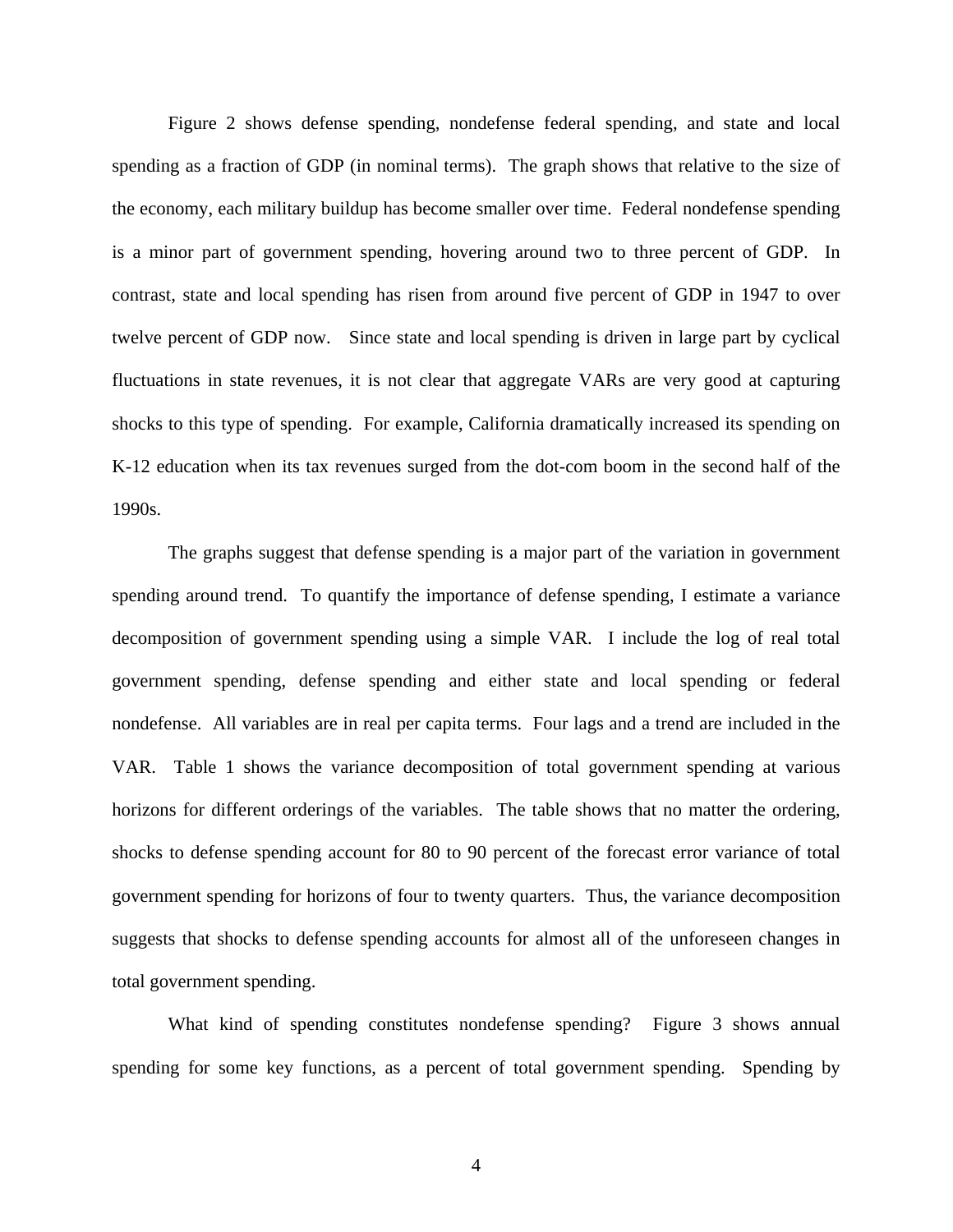function is available annually only since 1959. The category of education, public order (which includes police, courts and prisons), and transportation expenditures has increased from 30 percent of total government spending to around 50 percent.

The standard VAR approach includes shocks to this type of spending in its analysis (e.g. Blanchard and Perotti (2002)). Such an inclusion is questionable for several reasons. First, the biggest part of this category, education, is driven in large part by demographic changes, which can have many other effects on the economy. Second, these types of expenditures would be expected to have a positive effect on productivity and hence would have a different effect than government spending that has no direct production function impacts. As Baxter and King (1993) make clear, the typically neoclassical predictions about the effects of government spending change completely when government spending is "productive." Even the "other" category shown has questionable impacts, since it includes "other economic activities" such as spending on natural resources, housing and health. Thus, including these categories in spending shocks is not the best way to test the neoclassical model versus the Keynesian model.

Some of the analyses, such as Eichenbaum and Fisher (2005) and Perotti (2007), have tried to address this issue by using only "government consumption" and excluding "government investment." Unfortunately, this National Income and Product Account distinction does not help. As the footnotes to the NIPA tables state: "Government consumption expenditures are services (such as education and national defense) produced by government that are valued at their cost of production….Gross government investment consists of general government and government enterprise expenditures for fixed assets." Thus, since teacher salaries are the bulk of education spending, they would be counted as "government consumption."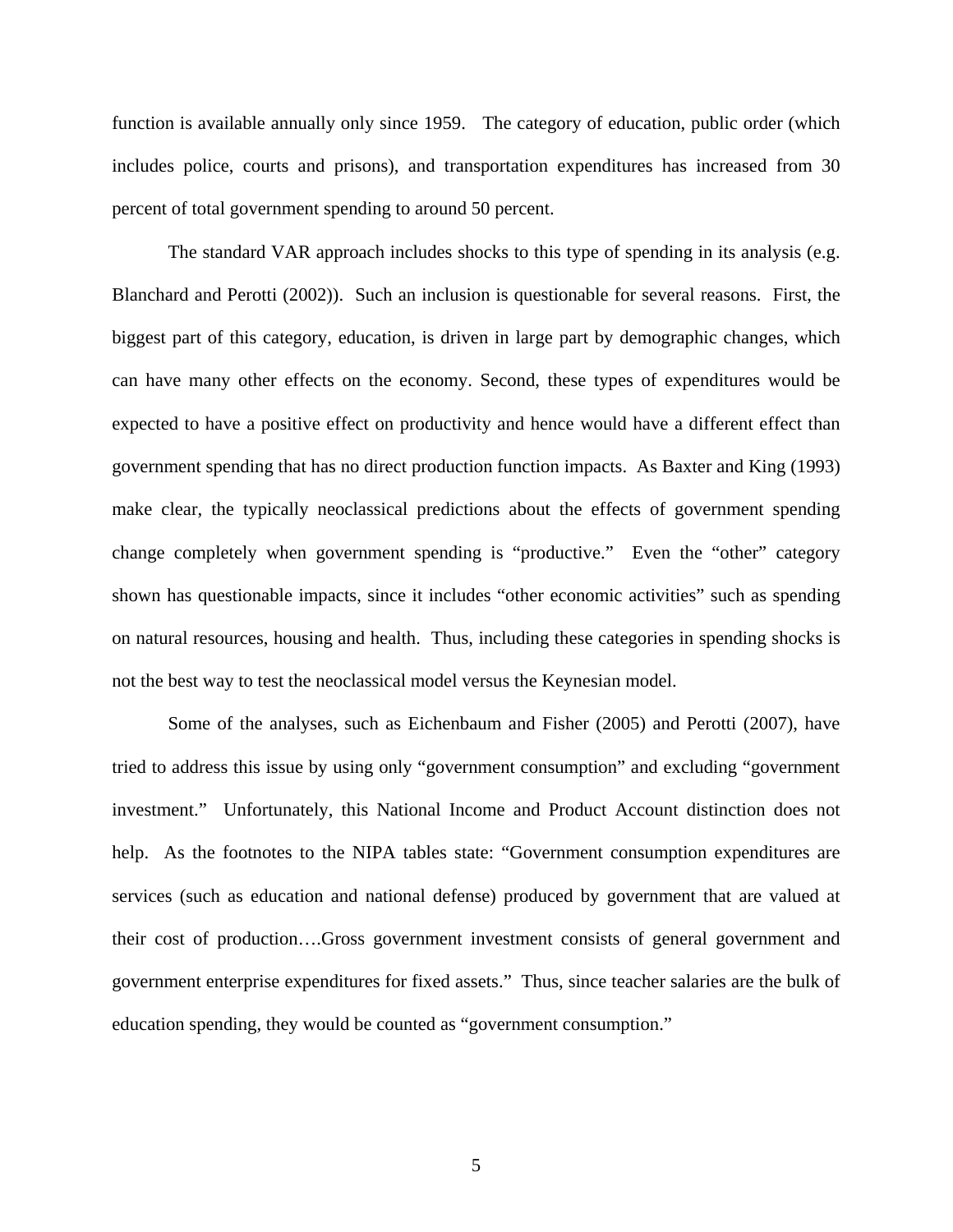In sum, three conclusions emerge from this review of the data. First, while nondefense spending accounts for most of the trend in government spending, fluctuations in defense spending account for almost all of the fluctuations in total government spending relative to trend. Second, most nondefense spending is done by state and local governments, not by the federal government, so it is not clear that aggregate VARs are very good at capturing shocks to this type of spending. Third, much of nondefense expenditures consists of spending that may impact the productivity of the economy, and thus should not be included in analyses of the pure effects of government spending.

# **III. Identifying Government Spending Shocks: VAR vs. Narrative Approaches**

### **A. The VAR Approach**

Blanchard and Perotti (2002) have perhaps the most careful and comprehensive approach to estimating fiscal shocks using VARs. To identify shocks, they first incorporate institutional information on taxes, transfers, and spending to set parameters, and then estimate the VAR. Their basic framework is as follows:

$$
Y_t = A(L,q)Y_{t-1} + U_t
$$

where  $Y_t$  consists of quarterly real per capita taxes, government spending, and GDP. Although the contemporaneous relationship between taxes and GDP turns out to be complicated, they find that government spending does not respond to GDP or taxes contemporaneously. Thus, their identification of government spending shocks is identical to a Choleski decomposition in which government spending is ordered before the other variables. When they augment the system to include consumption, they find that consumption rises in response to a positive government spending shock. Galí et al (2006) use this basic identification method in their study which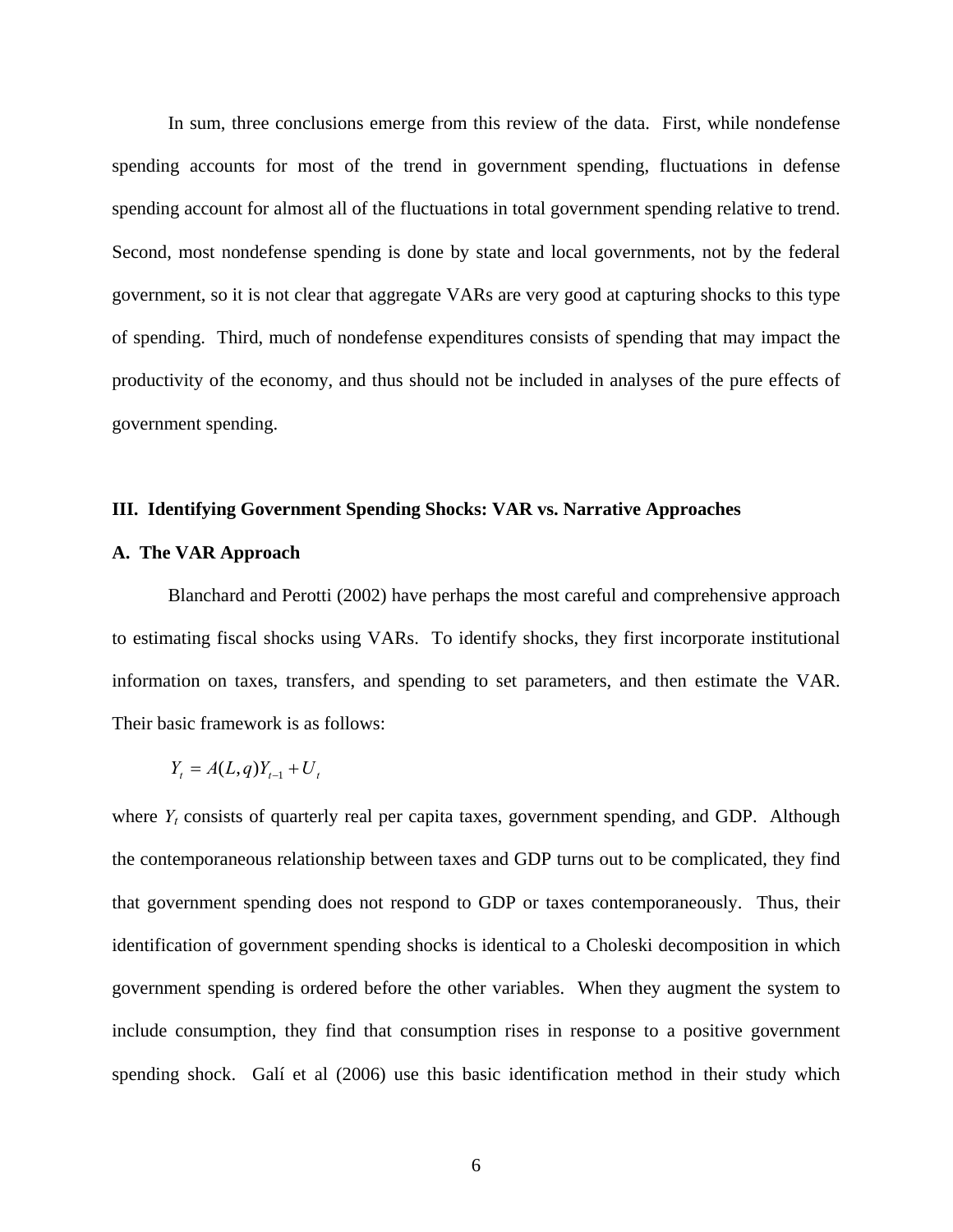focuses only on government spending shocks and not taxes. They estimate a VAR with additional variables of interest, such as real wages, and order government spending first. Perotti (2007) uses this identification method to study a system with seven variables.<sup>[3](#page-7-0)</sup>

### **B. The Ramey-Shapiro Narrative Approach**

In contrast, Ramey and Shapiro (1998) use a narrative approach to identify shocks to government spending. Because of their concern that many shocks identified from a VAR are simply anticipated changes in government spending, they focus only on episodes where *Business Week* suddenly began to forecast large rises in defense spending induced by major political events that were unrelated to the state of the U.S. economy. The three episodes identified by Ramey and Shapiro were as follows:

## **Korean War**

On June 25, 1950 the North Korean army launched a surprise invasion of South Korea, and on June 30, 1950 the U.S. Joint Chiefs of Staff unilaterally directed General MacArthur to commit ground, air, and naval forces. In the July 1, 1950 issue, *Business Week* wrote: "We are no longer in a peacetime economy. Even if the Communists should back down in Korea, we have had a warning of what can happen any time at all or in any of the Asiatic nations bordering on the USSR. The answer will be more money for arms." (p. 9). After early UN victories, *Business Week* in October 1950 predicted a quick end to hostilities in Korea, but a continuing defense spending increase. It predicted a somewhat faster pace of spending after China entered the war on November 9, 1950, but pointed out that it would take at least six months to translate defense programs into men and material. The December 2, 1950 issue predicted a bigger war,

<span id="page-7-0"></span><sup>&</sup>lt;sup>3</sup> See the references listed in the introduction to see the various permutations on this basic set-up.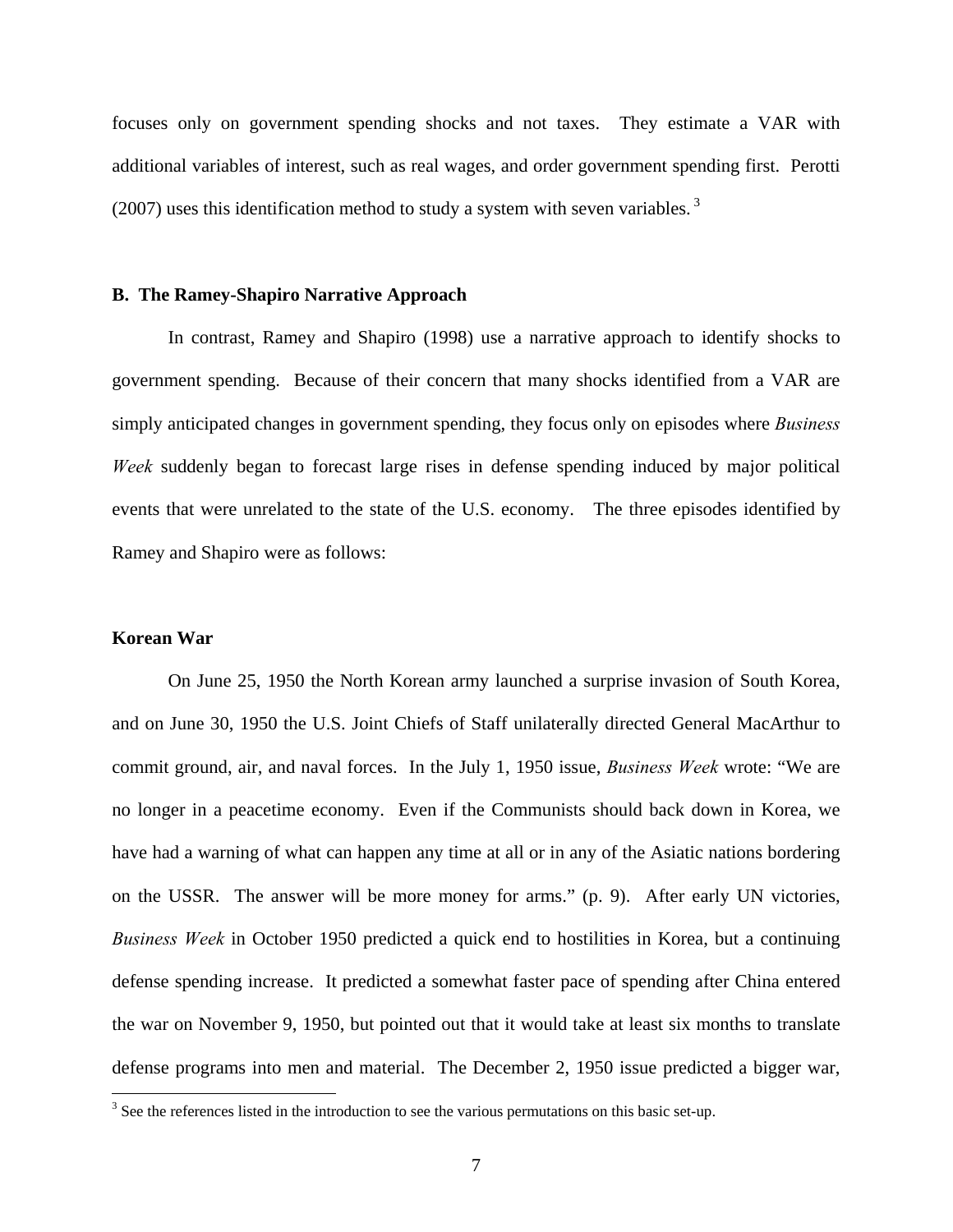also stating: "It will be mid-year before defense plans are firm, maybe longer … Then it will take at least six months to translate the program into men and material." (p. 16). Many articles in late 1950 and in 1951 discussed Pentagon bottlenecks in awarding defense contracts.

# **The Vietnam War**

Despite the military coup that overthrew Diem on November 1, 1963, *Business Week* was still talking about defense cuts for the next year (November 2, 1963, p. 38; July 11, 1964, p. 86). Even the Gulf of Tonkin incident on August 2, 1964 brought no forecasts of increases in defense spending. However, after the February 7, 1965 attack on the U.S. Army barracks, Johnson ordered air strikes against military targets in North Vietnam. The February 13, 1965, *Business Week* said that this action was "a fateful point of no return" in the war in Vietnam. Fighting escalated in the spring and expenses increased beyond initial estimates. In July 1965, Johnson told the nation "This is really war" and doubled draft quotas. On December 4, 1965, *Business Week* said that the price tag for the Vietnam War was drastically marked up that week and that there was no end in sight.

#### **The Carter-Reagan Buildup**

The long decline in defense spending began to turn around slightly when Carter promised NATO that the US would increase defense spending by an inflation-adjusted three percent a year. The Soviet invasion of Afghanistan on December 24, 1979 led to a significant turnaround in U.S. defense policy. The event was particularly worrisome because some believed it was a possible precursor to actions against Persian Gulf oil countries. The January 21, 1980 *Business Week* (p.78) printed an article entitled "A New Cold War Economy" in which it forecasted a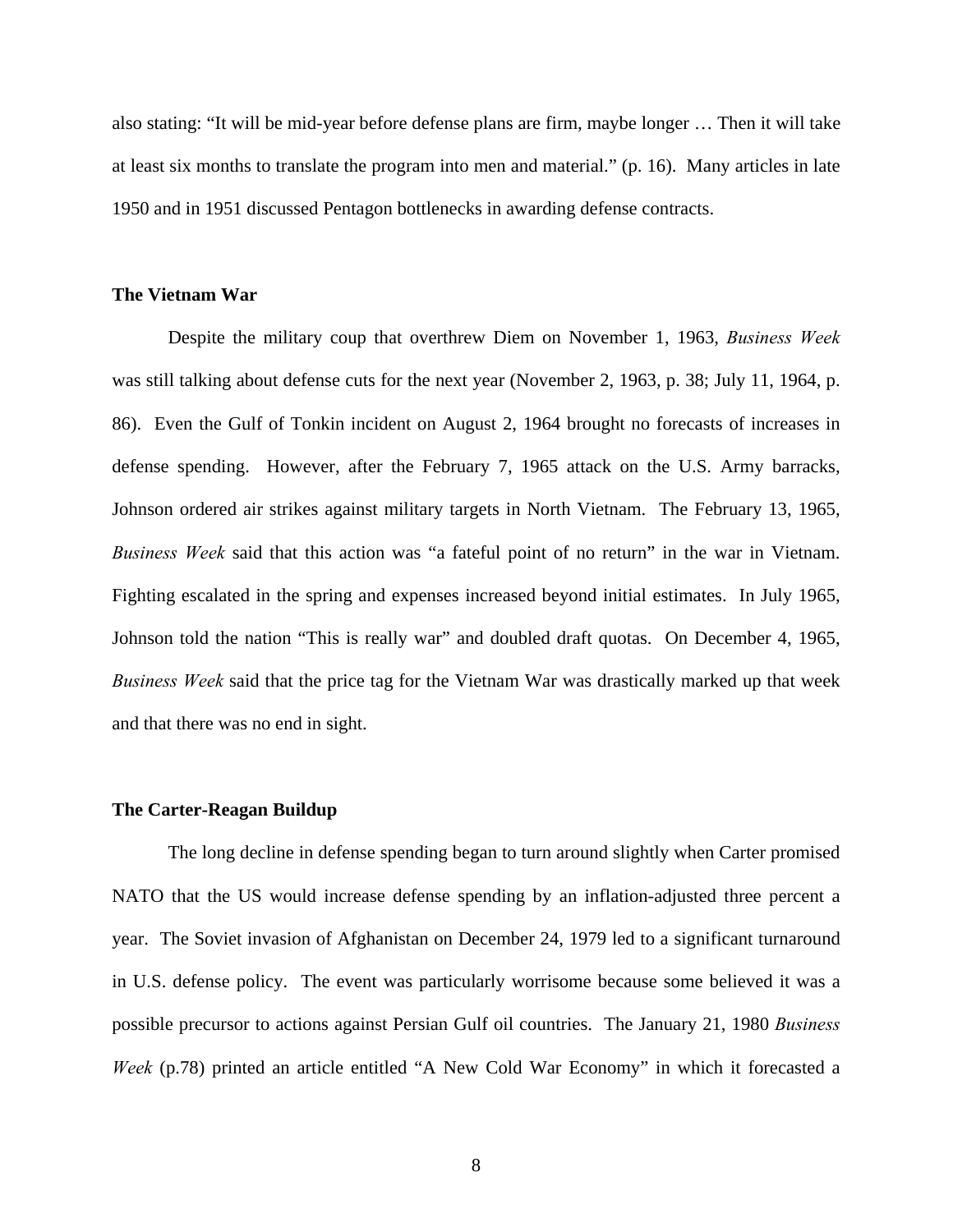significant and prolonged increase in defense spending. It declared that Détente was in shambles. It predicted an extra \$96 billion more in defense spending spread over a five to seven year period. Reagan was elected in November 1980 and promised to increase defense spending somewhat. In the spring of 1981, Reagan proposed to increase defense spending by \$181 billion over the next five years.

These dates were based on data up through 1998. Owing to recent events, I now add the following date to these war dates:

# **9/11**

On September 11, 2001, terrorists struck the World Trade Center and the Pentagon. On October 1, 2001, *Business Week* forecasted that the balance between private and public sectors would shift, and that spending restraints were going "out the window." In this case, though, it was clear that some of the increased spending they were discussing was not defense, but rather industry bailouts and the like. To recall the timing of key subsequent events, the U.S. invaded Afghanistan soon after 9/11. It invaded Iraq on March 20, 2003.

## **C. Comparison of Impulse Response Functions**

Consider now a comparison of the effects of government spending increases based on the two identification methods. In both instances, I use a VAR similar to the one used recently by Perotti (2007) with a few modifications of variable definitions. The VAR consists of the log real per capita quantities of total government spending, GDP, total hours worked, nondurable plus services consumption, and private fixed investment, as well as Perotti's version of the Barro-Sahasakul tax rate, the log of nominal compensation in private business divided by the deflator in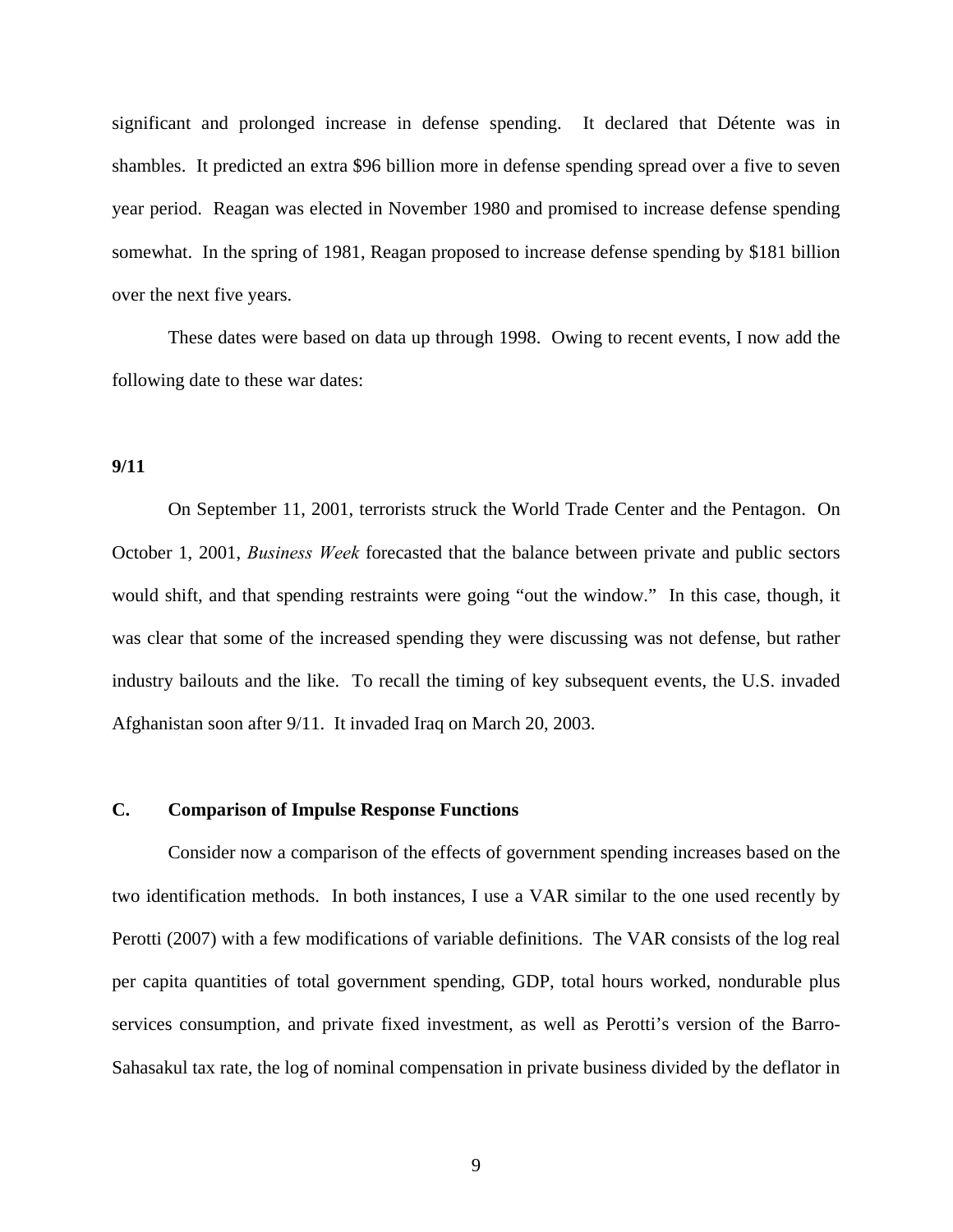private business. I use total hours worked instead of private hours worked based on Cavallo's (2005) work showing that a significant portion of rises in government spending consists of increases in the government payroll. Also, note that I use a product wage rather than a consumption wage. Ramey and Shapiro (1998) show both theoretically and empirically why it is the product wage that should be used when trying to distinguish models of government spending. Defense spending tends to be concentrated in a few industries, such as manufactured goods. Ramey and Shapiro show that the relative price of manufactured goods rise significantly during a defense buildup. Thus, product wages in the expanding industries can fall at the same time that the consumption wage is unchanged or rising. $4$ 

Both VARs are specified in levels, with a time trend and four lags included. Because the tax rate series only extends to 2003:4, I use quarterly data from 1947:1 to 2003:4. In the VAR identification, the government spending shock is identified by a Choleski decomposition in which government spending is ordered first. In the war dates identification, the current value and four lags of a dummy variable with the military date are also included. The military date takes a value of unity in 19[5](#page-10-1)0:3, 1965:1, 1980:1, and 2001:3.<sup>5</sup> I compare the effects of shocks lead government spending to peak at unity in both specifications.

Figures 4A and 4B show the impulse response functions. Following the government spending VAR literature (e.g. Galí et al (2007) and Perotti (2007)) , the standard error bands are 68% bands, based on bootstrap standard errors. This standard of significance is far below the standards in other literatures, but I conform in order that the graphs be clearer. Also, more parsimonious representations tend to give similar point estimates with smaller standard errors, so

1

<span id="page-10-0"></span><sup>&</sup>lt;sup>4</sup> The main reason that Rotemberg and Woodford (1992) find that real wages increase is that they construct their real wage by dividing the wage in manufacturing by the implicit price deflator. Ramey and Shapiro show that the wage in manufacturing divided by the price index for manufacturing falls during a defense buildup. 5

<span id="page-10-1"></span> $<sup>5</sup>$  Burnside, Eichenbaum and Fisher (2004) allow the value of the dummy variable to differ across episodes</sup> according to the amount that government spending increase. They obtain very similar results.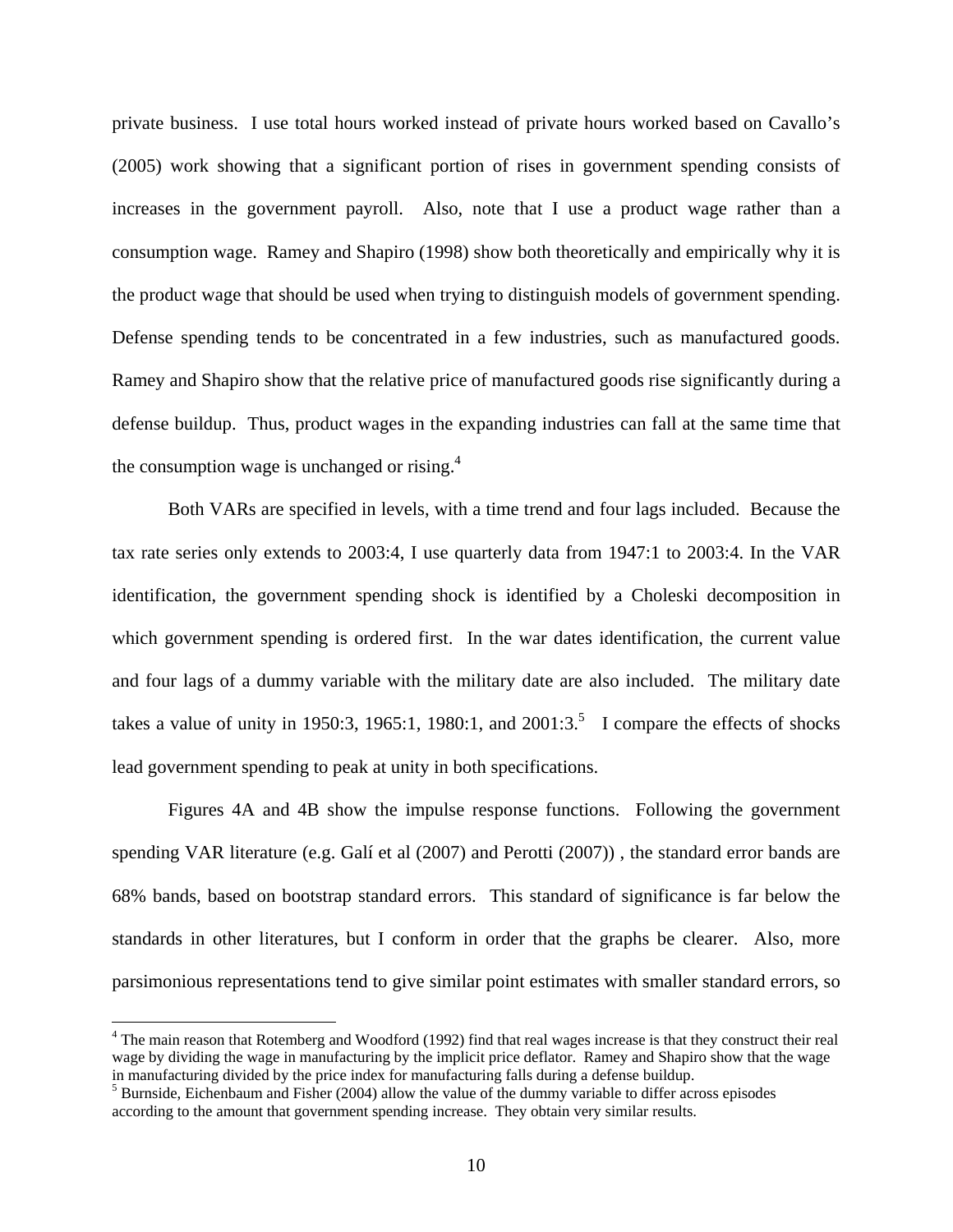the results are often significant at conventional levels (e.g. Ramey-Shapiro (1998) and Edelberg et al (1999).

The first column shows the results from the VAR identification and the second column shows the results from the war dates identification. Figure 4A shows the effects on government spending, GDP, and hours. The results are qualitatively consistent across the two identification schemes for these three variables. By construction, total government spending rises by the same amount, although the peak occurs several quarters earlier in the VAR identification. This is the first indication that a key difference between the two methods is timing. GDP rises in both cases, but its rise is much greater in the case of the war dates identification. Hours rise slightly in the VAR identification, but much more strongly in the war dates identification. A comparison of the output and hours response shows that productivity rises slightly in both specifications.

Figure 4B shows the cases in which the two identification schemes differ in their implications. The VAR identification scheme implies that government spending shocks raise consumption, lower investment for two years, and raise the real wage. In contrast, the war dates identification scheme implies that government spending shocks lower consumption, raise investment for a few quarters before lowering it, and lower the real wage.

Overall, these two approaches give diametrically opposed answers with regard to some key variables. The next section presents empirical evidence and a theoretical argument that can explain the differences.

#### **IV. The Importance of Timing**

A concern with the VAR identification scheme is that some of what it classifies as "shocks" to government spending may well be anticipated. Indeed, Blanchard and Perotti (2002)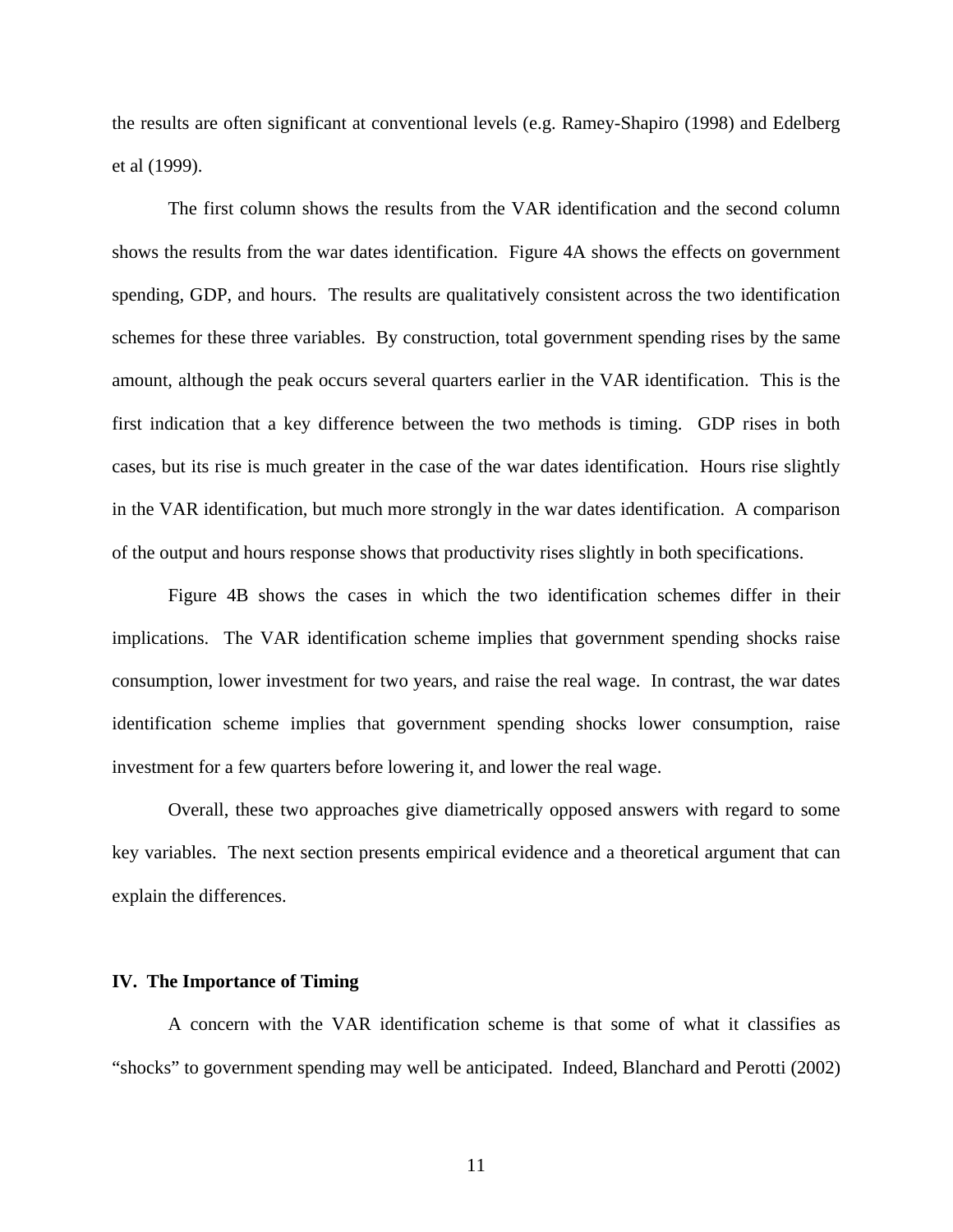worried about this very issue, and devoted Section VIII of their paper to analyzing it. To test for the problem of anticipated policy, they included future values of the estimated shocks to determine whether they affected the results. They found that the response of output was greater once they allowed for anticipation effects (see Figure VII). Unfortunately, they did not show how the responses of consumption or real wages were affected. Perotti (2004) approached the anticipation problem by testing whether OECD forecasts of government spending predicted his estimated government spending shocks. For the most part, he found that they did not predict the shocks.

In the next subsection, I show that the war dates do predict the VAR government spending shocks. I also show how in each war episode, the VAR shocks are positive several quarters after *Business Week* started forecasting increases in defense spending. In the second subsection, I present simulations from a simple theoretical model that shows how the difference in timing can explain most of the differences in results. In the final subsection, I show that delaying the timing of the Ramey-Shapiro dates produces the Keynesian results.

# **A. Empirical Evidence on Timing Lags**

To compare the timing of war dates versus VAR-identified shocks, I estimate shocks using the VAR discussed above except with defense spending rather than total government spending as the key variable. I then plot those shocks around the war dates.

Figure 5 shows the path of log per capita real defense spending and the series of identified shocks. Consider first the Korean War. The first vertical line shows the date when the Korea War started. The second vertical line indicates when the armistice was signed in July 1953. According to the VAR estimates, shown in the graph below, there was a series of three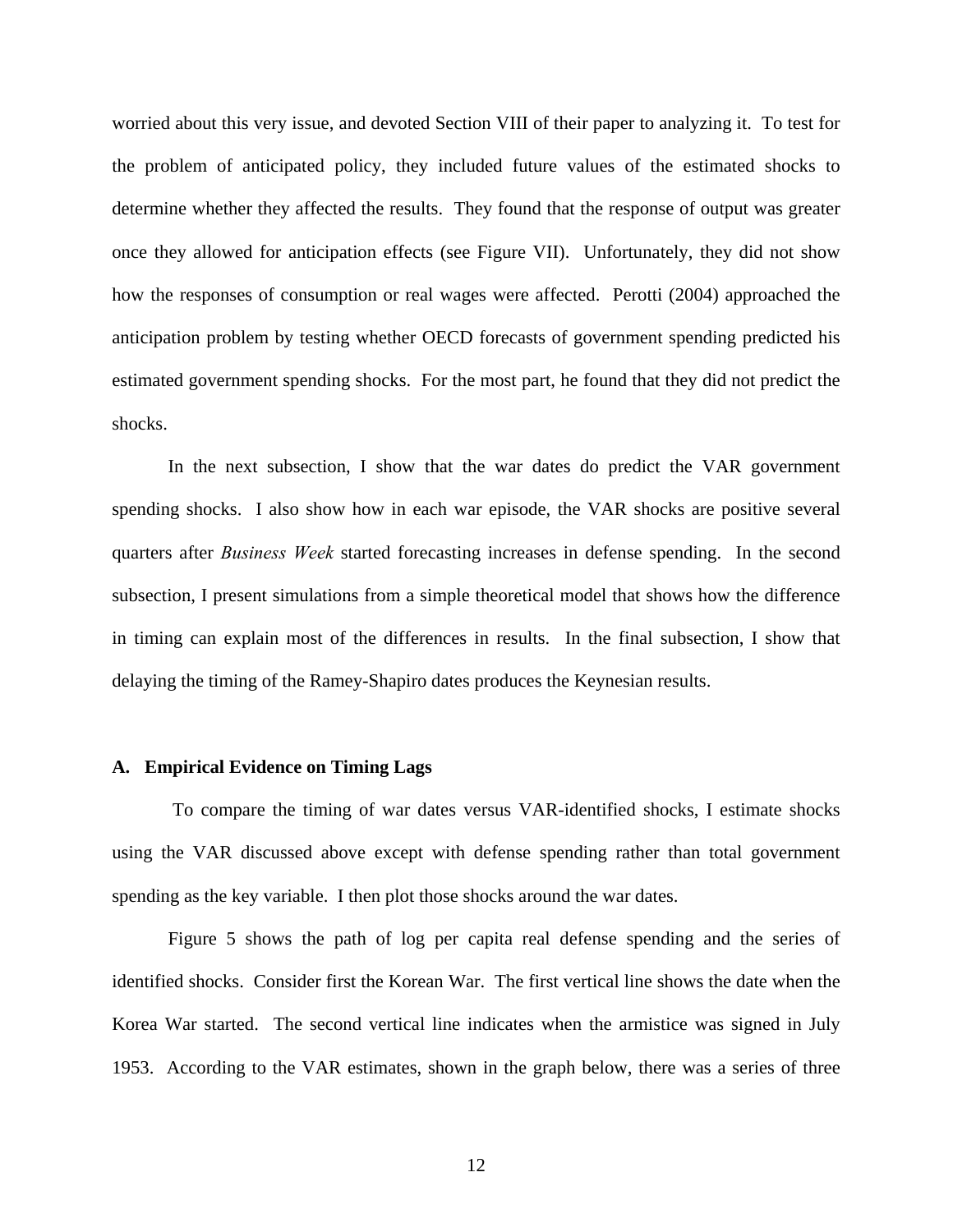large positive shocks to defense in 1950:4, 1950:1, and 1950:2. However, as *Business Week* made clear, the path of defense spending during these three quarters was anticipated as of July 1950. Moreover, the negative shock to defense estimated in the first quarter of 1952 corresponds to the decision to spread out defense spending over a longer period. It is also interesting to note that while *Business Week* was predicting a future decline in defense spending as early as April 1953 when a truce seemed imminent, the VAR records a negative defense spending shock late in the first quarter of 1954.

Vietnam shows a similar pattern in that the war date predates a series of positive shocks from the VAR. As I will discuss below, some of the positive shocks in 1965 may indeed have been unanticipated increases in spending. According to *Business Week,* estimates of the cost of the Vietnam War rose significantly in the months after the initial air strikes in February 1965. However, the VAR method shows continuing positive shocks through 1968.

The Carter-Reagan build-up shows many positive shocks through 1985. As I will discuss below, this build-up may have had several surprises, such as Reagan's landslide election in November 1980 and his initial defense budgets proposed in early 1981. On the other hand, much of the spending that occurred from 1982 to 1985 was scheduled several years before.

After 9/11 the VAR implies virtually no shocks until the second quarter of 2003. Yet many were predicting increases in defense spending well before this. While Iraq turned out to cost much more than the Administration initially forecast, many did not believe those forecasts.

Thus, it appears that the VAR might be labeling as "shocks" changes in defense spending that were forecastable. To test this hypothesis, I perform Granger causality tests between the war dates and VAR-based defense and total government spending shocks. Table 2 shows the results.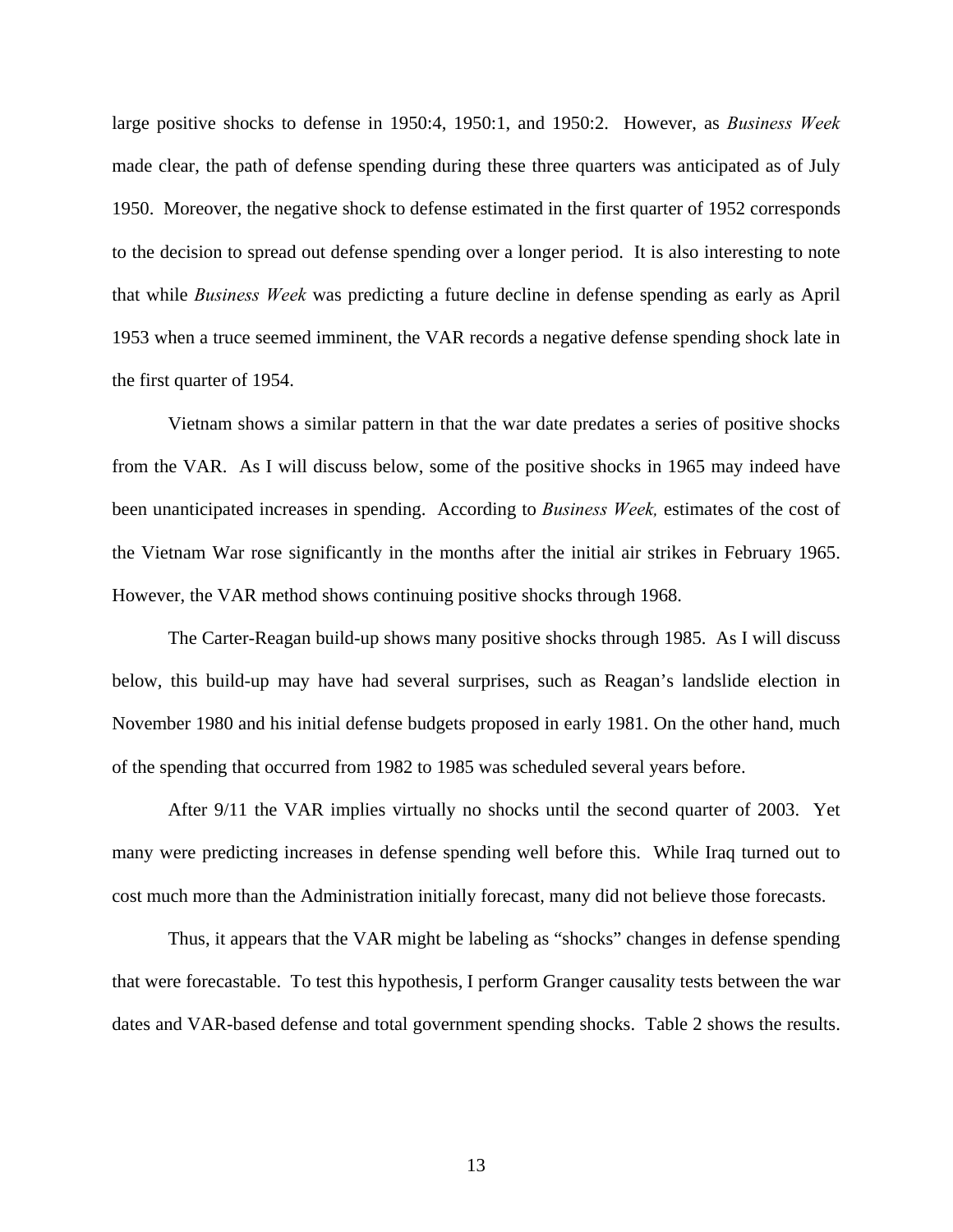The evidence is very clear: the war dates Granger-cause the VAR shocks but the VAR shocks do not Granger-cause the war dates.

One should be clear that this is not an issue only with defense spending. Consider the interstate highway program. In early 1956, *Business Week* was predicting that the "fight over highway building will be drawn out." By May 5, 1956, *Business Week* thought that the highway construction bill was a sure bet. It fact it passed in June 1956. However, the multi-billion dollar program was intended to stretch out over 13 years. It is difficult to see how a VAR could accurately reflect this program. Another example is schools for the Baby Boom children. Obviously, the demand for schools is known several years in advance. Between 1949 and 1969, real per capita spending on public elementary and secondary education increased 300%. <sup>[6](#page-14-0)</sup> Thus, a significant portion of non-defense spending is known months, if not years, in advance.

# **B. The Importance of Timing in a Theoretical Model**

To see how important anticipation effects can be, consider the following calibrated quarterly neoclassical model:

$$
Y_t = (Z_t N_t)^{0.67} K_t^{0.33}
$$
  
\n
$$
U = \log(C_t) + \varphi_t \cdot \log(1 - N_t)
$$
  
\n
$$
Y_t = C_t + I_t + G_t
$$
  
\n
$$
K_{t+1} = I_t + (1 - 0.023)K_t
$$

<span id="page-14-0"></span> $\frac{1}{6}$  The nominal figures on expenditures are from the *Digest of Education Statistics*. I used the GDP deflator to convert to real.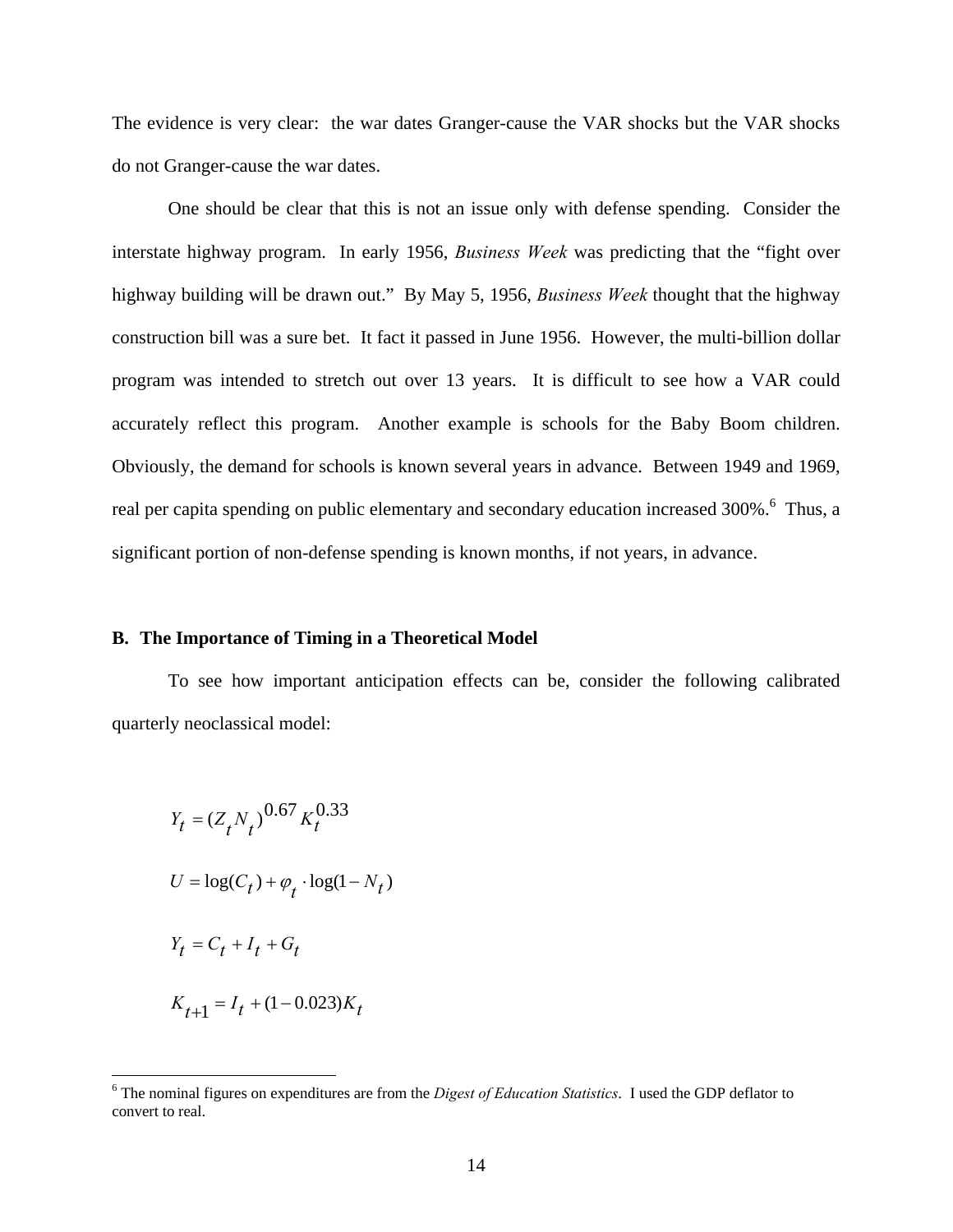*Y* is output, *N* is labor, *K* is capital, *C* is consumption, *I* is investment, and *G* is government purchases. Government purchases are financed with nondistortionary taxes. Households maximize the present discounted value of utility *U* with discount factor  $\beta = 0.99$ .

The driving processes are calibrated as follows:

 $\ln G_t = G F_{t-2}$  $\ln G F_t = \text{constant} + 1.4 \ln G F_{t-1} - 0.18 \ln G F_{t-2} - 0.25 \ln G F_{t-3} + eg_t, \quad \sigma_{eg} = 0.028$  $\ln \varphi_t = .95 \cdot \ln \varphi_{t-1} + e \varphi_t, \quad \sigma_{e\varphi} = 0.008$  $\ln Z_t = .95 \cdot \ln Z_{t-1} + ez_t, \quad \sigma_{ez} = 0.01$ 

The calibration for the technology shock is standard. The calibrations for the marginal rate of substitution shock and the government spending shock are based on my estimates. "GF" is the forecast of government spending whereas G is actual government spending. This specification allows agents to know the shock to actual government spending two quarters in advance.

Figure 6 shows the impulse response functions from this model. News becomes available in quarter 0, but government spending does not start to increase until quarter two. In contrast, output, hours, consumption, investment and real wages all jump in quarter 0 when the news arrives. Output and hours rise immediately, while consumption and real wages fall immediately. Interestingly, investment rises for several quarters before it falls.

Looking at these graphs, one wonders what happens in a VAR if one identifies the government spending shock from when government spending actually changes. To study this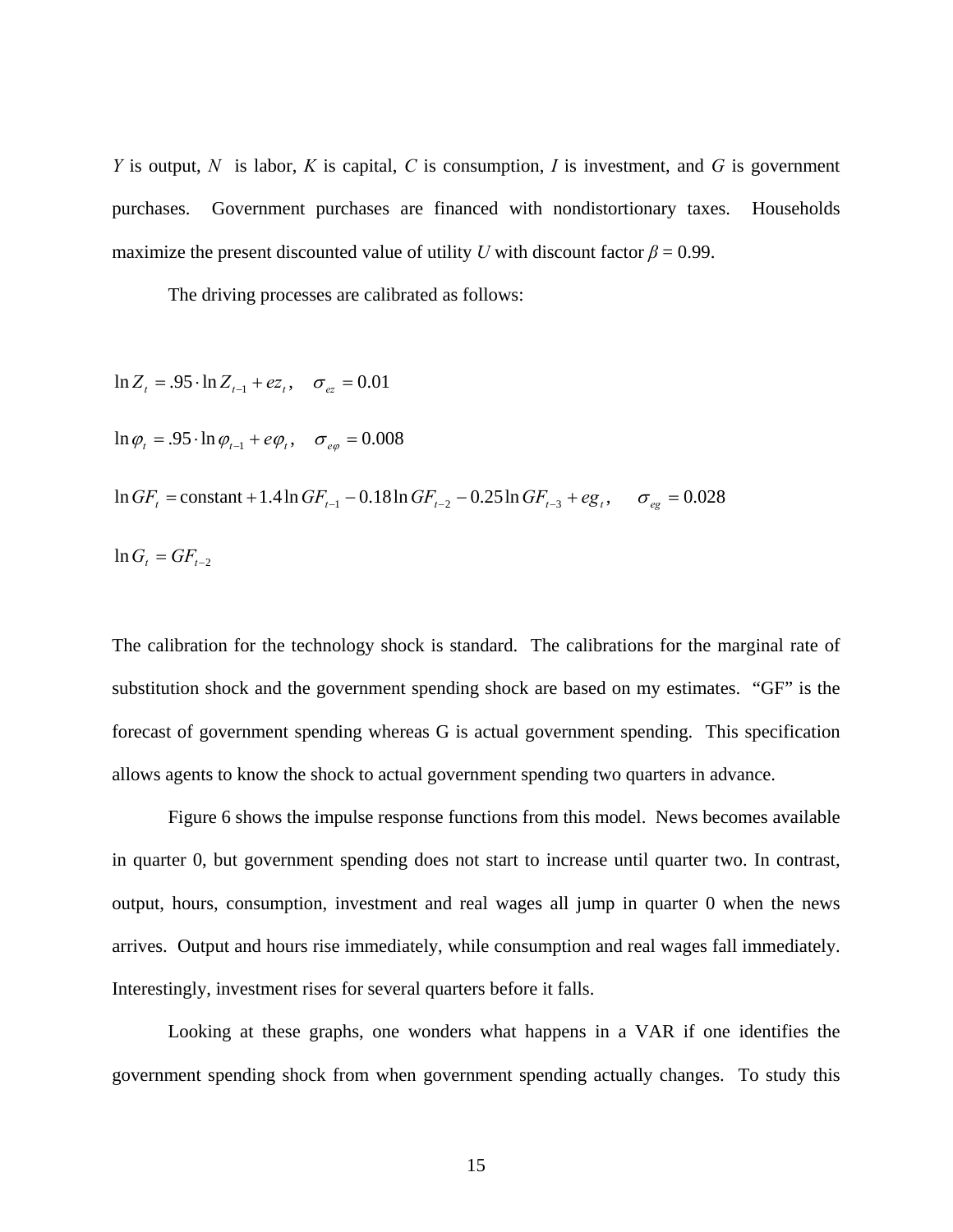effect, I simulate data from this model and run two types of bivariate VARs. In the "faulty timing" VARs, I use actual government spending and the variable of interest. In the "true timing" VARs, I use the news ("GF") and the variable of interest. In all cases, I order the government spending variable first.

Figures 7A and 7B show the results. The faulty timing VARs are shown in left column and the true timing VARs are shown in the right column. The patterns across the two columns are strikingly similar to the patterns across the VARs on real data using the two methods shown in Figures 4A and 4B. In particular, the faulty timing finds a much smaller response of GDP than the true timing, just as the standard VAR identification method finds a smaller response than the Ramey-Shapiro military dates. The same is true of hours. In Figure 7B, we see that the faulty timing VAR leads to rises in consumption and real wages, whereas the true timing VAR leads to falls in consumption and real wages. The problem with the faulty timing VAR is that they catch the variables *after* they have already had an initial response to the news.

One could modify the theoretical model to incorporate elements such as habit persistence in consumption and/or adjustment cost in investment. In this case, the true responses would be more dragged out and missing the timing by two quarters would have a somewhat smaller effect. However, missing the timing by a few quarters would have changed the impulse responses just as they did in the previous example.

### **C. Would Delaying the Ramey-Shapiro Dates Lead to Keynesian Results?**

If the theoretical argument of the last section applies to the current situation, then delaying the timing of the Ramey-Shapiro dates should results in VAR-type Keynesian results.<sup>7</sup>

<span id="page-16-0"></span> $\frac{1}{7}$  $7$  This idea was suggested to me by Susanto Basu.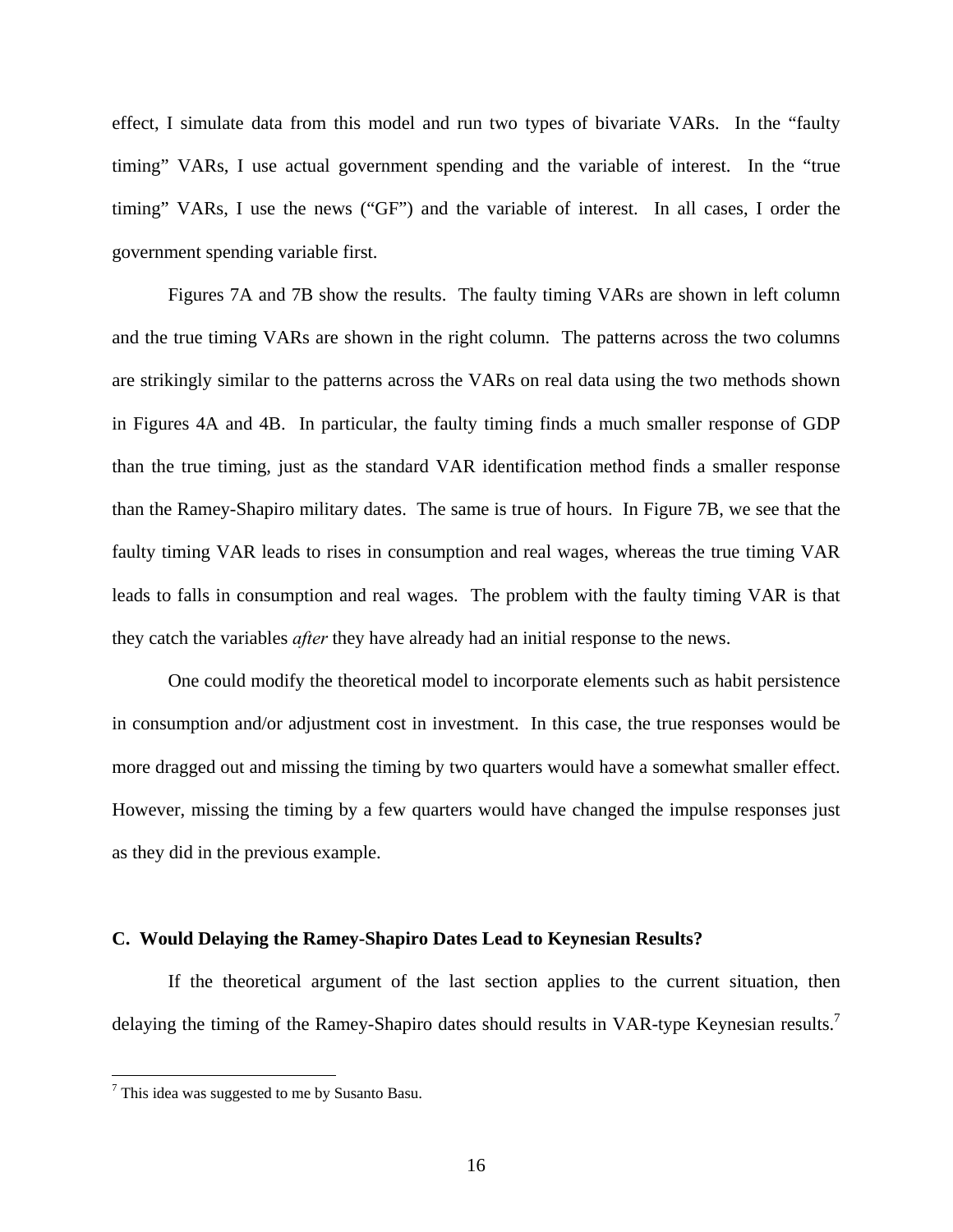To investigate this possibility, I shifted the four military dates to correspond with the first big positive shock from the VAR analysis. Thus, instead of using the original dates of 1950:3, 1965:1, 1980:1, and 2001:3, I used 1951:1, 1965:3, 1980:4, and 2003:2.

Figure 8 shows the results. As predicted by the theory, the delayed Ramey-Shapiro dates now lead to rises in consumption and the real wage, similarly to the shocks from the standard VARs. Thus, the heart of the difference between the two results appears to be the VAR's delay in identifying the shocks.

Alternatively, one could try to estimate the VAR and allow future identified shocks to have an effect. Blanchard and Perotti (2002) did this for output, but never looked at the effects on consumption or wages. Based on an earlier draft of my paper, Tenhofen and Wolff (2007) analyze such a VAR for consumption and find that when the VAR timing changes, positive shocks to defense spending lead consumption to fall.

Thus, all of the empirical and theoretical evidence points to timing as being key to the difference between the standard VAR approach and the Ramey-Shapiro approach. The fact that the Ramey-Shapiro dates Granger-cause the VAR shocks suggests that the VARs are not capturing the timing of the news. The theoretical analysis shows that timing is crucial in determining the response of the economy to news about increases in government spending.

#### **V. A New Measure of Narrative Shocks**

The last sections have presented evidence that the narrative approach is superior to the standard VAR approach in isolating the timing of government shocks. Nevertheless, one might be concerned with the original Ramey-Shapiro dates because they are so few. Also, several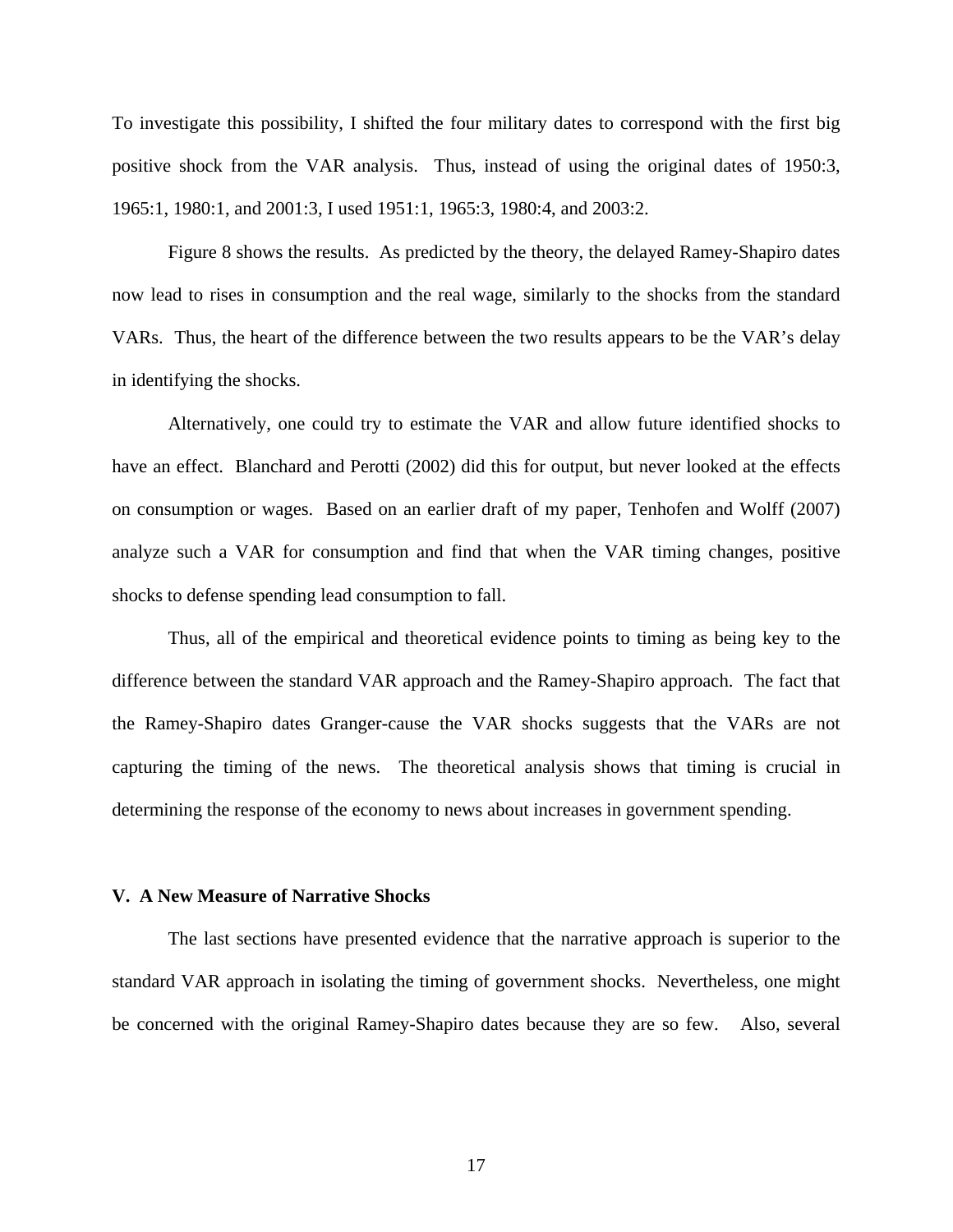researchers have felt it was better to scale the original dummy variables (e.g. Eichenbaum and Fisher (2005)), but often the scaling depends on ex-post outcomes.

In order to create a measure of defense shocks that is richer and overcomes some of these problems, I returned to the narrative record in order to isolate more events that led the press to forecast increases in defense spending. Most was based on *Business Week*, but a few other sources such as the *New York Times*, were used as well. I only used government records, such as the U.S. Budget and the Congressional Budget Office forecasts, to confirm some numbers from the press. These latter documents were not produced at high enough frequency to ensure that the timing was correct.

Table 3 shows the list of events and the magnitudes assigned to them. The magnitudes are based on estimates of the increase in spending over the next several years. Because the press never gives present values, I do not use them either. The estimates are very rough and many are based on judgment calls, but it is hoped that they are at least more informative than just assigning unity to each event. Because many of the values of the new series are zero or negative, one cannot use logarithms in the analysis. I therefore scale them by the level of nominal defense spending the previous period.

Table 4 shows how these shocks compare to the original Ramey-Shapiro dates in predicting defense spending. The first row shows that the new series has substantial additional explanatory power for defense spending over and above its own lags. Interestingly, the new series is not as good at predicting GDP as the original Ramey-Shapiro series. On the other hand, it is slightly better at predicting consumption.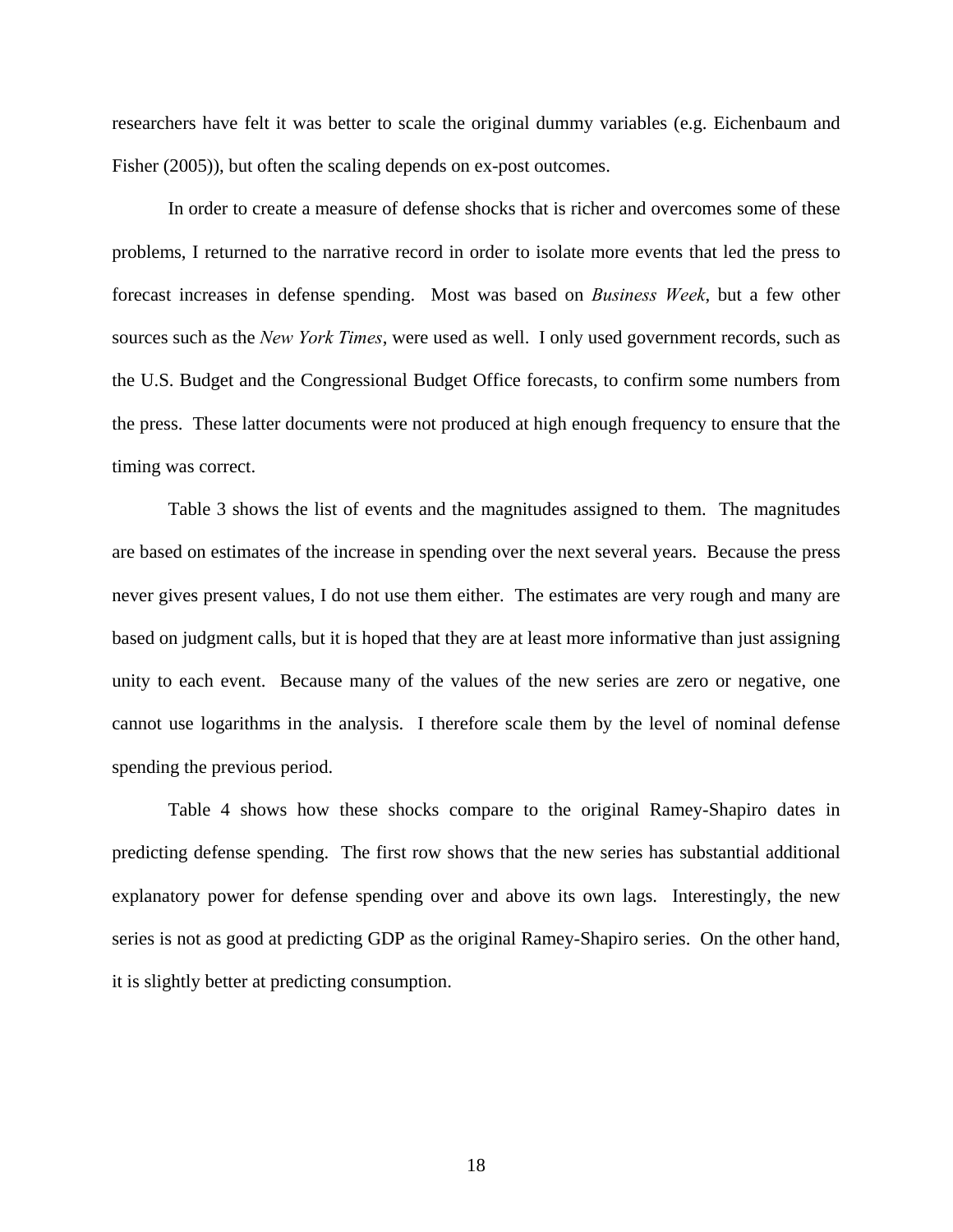Figure 9 shows the effect of using these new shocks in a VAR. The specification is the same as the one used for Figure 4. The key result to note is that, like the original Ramey-Shapiro dates, the shocks lead to declines in consumption and real wages.

# **V. Conclusions**

This paper has explored one possible explanation for the dramatically different results between standard VAR methods and the narrative approach for identifying shocks to government spending. I have shown that the narrative approach shocks appear to capture the timing of the news about future increases in government spending much better. In fact, these shocks Grangercause the VAR shocks. My theoretical results show how timing can account for all of the difference in the results across the two methods. Because the VAR approach captures the shocks too late, it misses the initial decline in consumption and real wages that occurs as soon as the news is learned. I show that delaying the timing on the Ramey-Shapiro dates replicates the VAR results.

Finally, I offer a new series of narrative-based shocks that are richer and more frequent than the original series. When these shocks are used in a VAR, they lead to declines in consumption and real wages.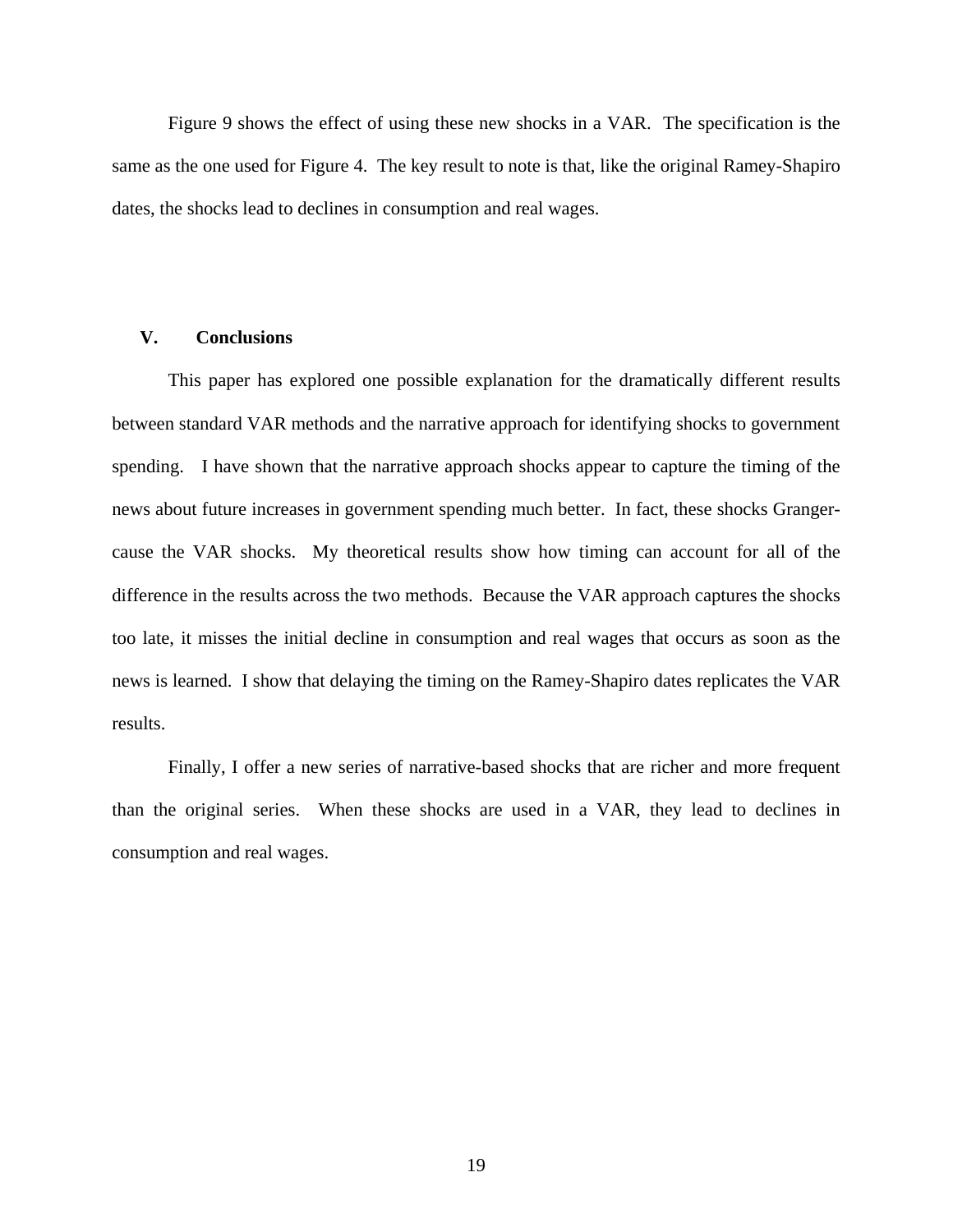# **References**

- Aiyagari, Rao, Laurence Christiano and Martin Eichenbaum, "The Output, Employment and Interest Rate Effects of Government Consumption." *Journal of Monetary Economics* 30 (1992), pp. 73–86.
- Baxter, Marianne and Robert G. King, "Fiscal Policy in General Equilibrium," *American Economic Review* 83 (1993), pp. 315–334.
- Blanchard, Olivier and Roberto Perotti, "An Empirical Characterization of the Dynamic Effects of Changes in Government Spending and Taxes on Output," *Quarterly Journal of Economics* (November 2002): 1329-1368.
- Burnside, Craig, Martin Eichenbaum, and Jonas Fisher, "Fiscal Shocks and their Consequences," *Journal of Economic Theory* 115 (2004): 89-117.
- Devereux, Michael, A. C. Head and M. Lapham, "Monopolistic Competition, Increasing Returns, and the Effects of Government Spending," *Journal of Money, Credit, and Banking* 28 (1996), pp. 233–254.
- Edelberg, Wendy, Martin Eichenbaum and Jonas D. M. Fisher**, "**Understanding the Effects of a Shock to Government Purchases," *Review of Economic Dynamics* 2 (January 1999): 166- 206.
- Gali, Jordi, J. David López-Salido, and Javier Vallés, "Understanding the Effects of Government Spending on Consumption," *Journal of the European Economic Association,* 5 (March 2007): 227-270.
- Perotti, Roberto, "In Search of the Transmission Mechanism of Fiscal Policy," forthcoming *NBER Annual* 2007.
- Ramey, Valerie A. and Matthew Shapiro, "Costly Capital Reallocation and the Effects of Government Spending," *Carnegie Rochester Conference on Public Policy* (1997).
- Rotemberg, Julio and Woodford, Michael, "Oligopolistic Pricing and the Effects of Aggregate Demand on Economic Activity," *Journal of Political Economy* 100 (1992), pp. 1153– 1297.
- Tenhofen, Jorn and Guntram Wolff, "Does Anticipation of Government Spending Matter? Evidence from an Expectations Augmented VAR," Deutsche Bundesbank working paper, 2007.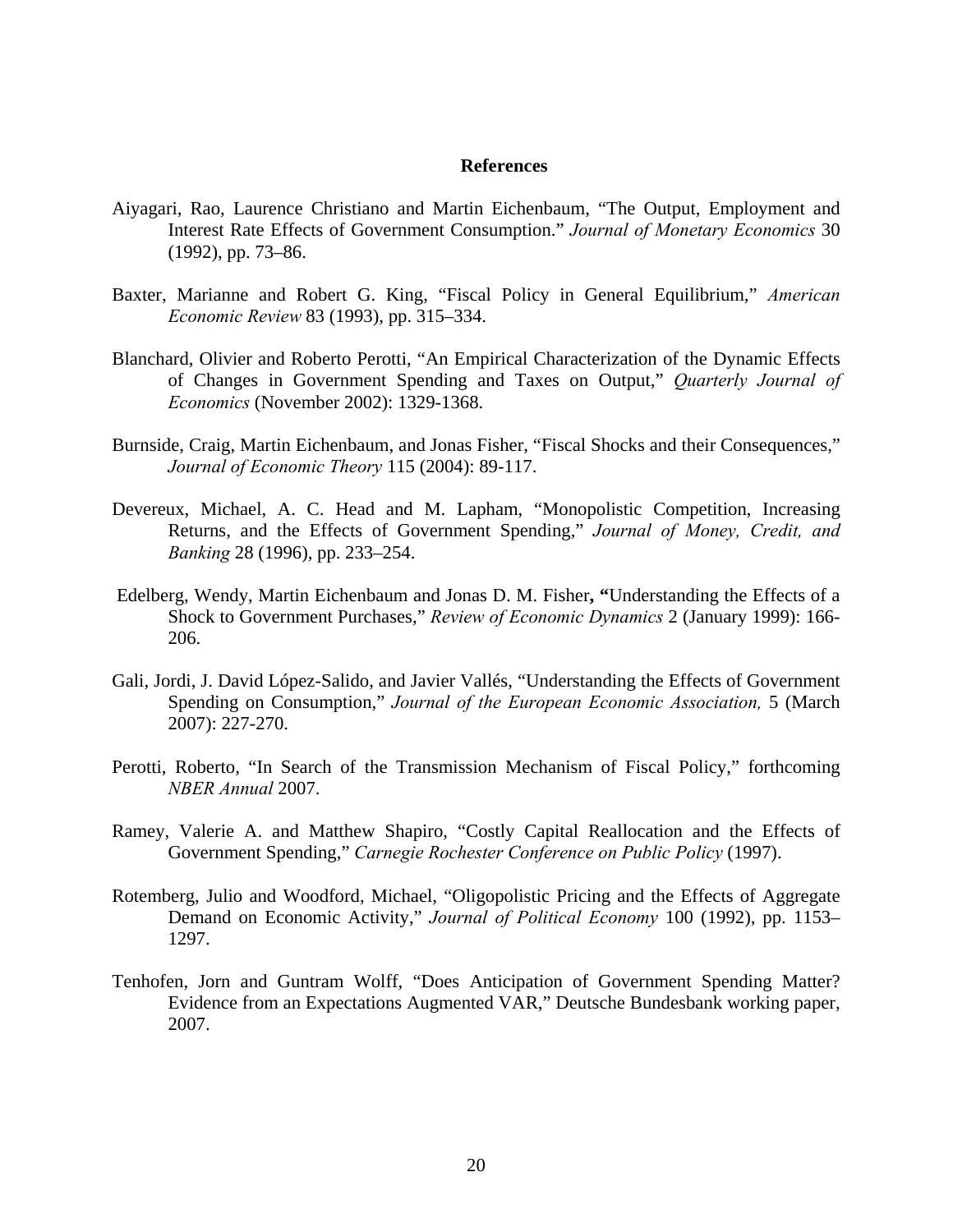# **Table 1. Variance Decomposition of Government Spending Percent Explained by Shocks to Defense Spending**

|                          | <b>VAR</b> ordering              |                                  |                                       |
|--------------------------|----------------------------------|----------------------------------|---------------------------------------|
| Horizon (in<br>quarters) | Defense, state &<br>local, total | State & local,<br>defense, total | Federal nondefense,<br>defense, total |
|                          |                                  |                                  |                                       |
|                          | 85                               | 86                               |                                       |
|                          | 92                               | 92                               |                                       |
|                          |                                  |                                  |                                       |

Based on estimated VARs with four lags and a time trend. All variables are log real per capita.

# **Table 2. Granger Causality Tests**

| <b>Hypothesis Tests</b>                           | p-value |
|---------------------------------------------------|---------|
| <b>Defense shocks</b>                             |         |
| $H_0$ : War dates do not Granger-cause VAR shocks | 0.006   |
| $H_0$ : VAR shocks do not Granger-cause war dates | 0.334   |
|                                                   |         |
| <b>Government spending shocks</b>                 |         |
| Do War dates Granger cause VAR shocks?            | 0.026   |
| Do VAR shocks Granger cause War dates?            | 0.159   |

VAR shocks were estimated by regressing the log of the variable of interest on 4 lags of itself, the Barro-Sahasakul tax rate, log real per capita GDP, log real per capita nondurable plus services consumption, log real per capita private fixed investment, log real per capita total hours worked, and log compensation in private business divided by the deflator for private business.

The test regressed the second variable on 4 lags of the first variable.

The war dates are variables that take a value of unity at 1950:3, 1965:1, 1980:1, 2001:3.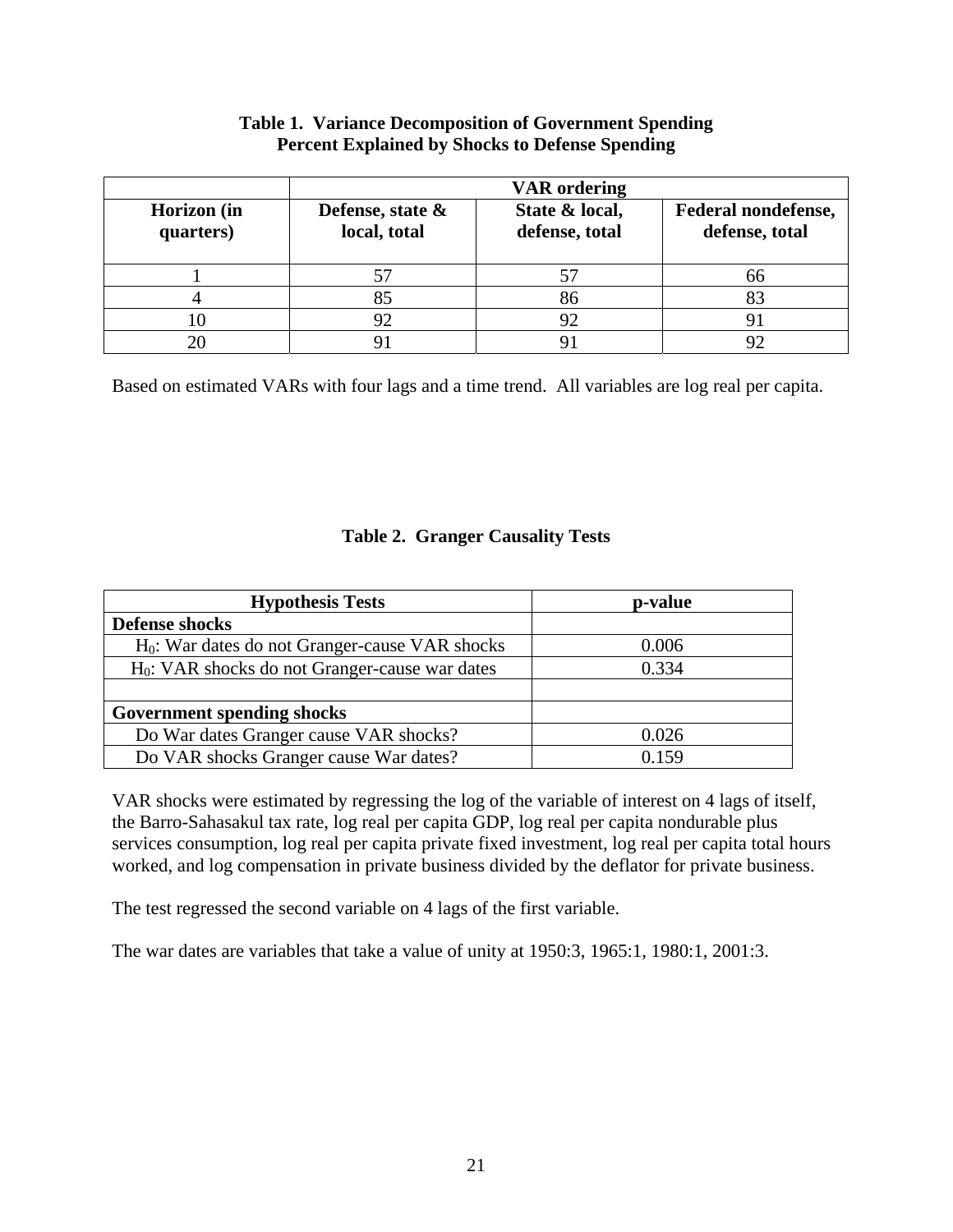# **Table 3. New Defense Shocks based on the Narrative Approach**

| <b>Political Events</b><br>Date of shock<br>years<br>Britain asks US to take over defense in Europe,<br>Greek crisis<br>1947q2<br>0.4<br><b>Marshall Plan</b><br>1947q3<br>13<br>1948q2<br>Rearmament, Berlin Airlift<br>4<br>Soviet actions lead to escalation.<br>1950q2<br>4<br>N. Korea invades S. Korea<br>1950q3<br>53<br>China invades Oct. 19, 1950<br>1950q4<br>25<br>1951q3<br>15<br>New required spending estimates<br>End of Korean War in sight, Eisenhower elected<br>1953q2<br>-8<br>Korean War Armistice<br>1953q3<br>$-10$<br>Tensions subside<br>1954q1<br>$-5$<br>$\overline{2}$<br>Sputnik<br>1957q4<br>Tensions with Soviets increase, Kennedy elected,<br>raises defense spending<br>2.2<br>1961q2<br><b>Berlin Crisis</b><br>3.2<br>1961q3<br>Cuban missile crisis<br>1962q4<br>4<br>Johnson orders air strikes in Vietnam<br>1965q1<br>1<br><b>Fighting intensifies</b><br>1.5<br>1965q2<br>Big increase in troop commitments<br>20<br>1965q3<br>McNamara estimates that Vietnam will be lengthy<br>1966q2<br>20<br>Hints of peace, Johnson decides not to run again<br>1968q2<br>-18<br>More signs of the end, everyone now forecasting<br>declines in defense spending, détente starts<br>1970q1<br>$-16$<br>Carter promises NATO he will increase defense<br>spending<br>1979q1<br>36<br>1980q1<br>119<br>Iran, Afghanistan<br>Reagan elected in landslide<br>1980q4<br>15<br>Reagan proposes huge increase in defense<br>1981q2<br>250<br>Reagan tones down requests<br>1981q3<br>$-13$<br>Fall of Berlin Wall, etc. Everyone predicts a huge<br>peace dividend.<br>1990q1<br>$-180$<br>Beginning of Gulf war I, military cuts put on hold.<br>1990q4<br>180<br>Gulf War I goes much better than expected,<br>military cuts continue<br>1991q2<br>$-180$<br>September 11<br>2001q3<br>120<br>Invasion of Iraq<br>2003q2<br>175<br>Bush asks for \$87 billion more<br>2003q3<br>87 |  | <b>Amount in billions</b><br>over next several |
|---------------------------------------------------------------------------------------------------------------------------------------------------------------------------------------------------------------------------------------------------------------------------------------------------------------------------------------------------------------------------------------------------------------------------------------------------------------------------------------------------------------------------------------------------------------------------------------------------------------------------------------------------------------------------------------------------------------------------------------------------------------------------------------------------------------------------------------------------------------------------------------------------------------------------------------------------------------------------------------------------------------------------------------------------------------------------------------------------------------------------------------------------------------------------------------------------------------------------------------------------------------------------------------------------------------------------------------------------------------------------------------------------------------------------------------------------------------------------------------------------------------------------------------------------------------------------------------------------------------------------------------------------------------------------------------------------------------------------------------------------------------------------------------------------------------------------------------------------------------------------------------------------------------|--|------------------------------------------------|
|                                                                                                                                                                                                                                                                                                                                                                                                                                                                                                                                                                                                                                                                                                                                                                                                                                                                                                                                                                                                                                                                                                                                                                                                                                                                                                                                                                                                                                                                                                                                                                                                                                                                                                                                                                                                                                                                                                               |  |                                                |
|                                                                                                                                                                                                                                                                                                                                                                                                                                                                                                                                                                                                                                                                                                                                                                                                                                                                                                                                                                                                                                                                                                                                                                                                                                                                                                                                                                                                                                                                                                                                                                                                                                                                                                                                                                                                                                                                                                               |  |                                                |
|                                                                                                                                                                                                                                                                                                                                                                                                                                                                                                                                                                                                                                                                                                                                                                                                                                                                                                                                                                                                                                                                                                                                                                                                                                                                                                                                                                                                                                                                                                                                                                                                                                                                                                                                                                                                                                                                                                               |  |                                                |
|                                                                                                                                                                                                                                                                                                                                                                                                                                                                                                                                                                                                                                                                                                                                                                                                                                                                                                                                                                                                                                                                                                                                                                                                                                                                                                                                                                                                                                                                                                                                                                                                                                                                                                                                                                                                                                                                                                               |  |                                                |
|                                                                                                                                                                                                                                                                                                                                                                                                                                                                                                                                                                                                                                                                                                                                                                                                                                                                                                                                                                                                                                                                                                                                                                                                                                                                                                                                                                                                                                                                                                                                                                                                                                                                                                                                                                                                                                                                                                               |  |                                                |
|                                                                                                                                                                                                                                                                                                                                                                                                                                                                                                                                                                                                                                                                                                                                                                                                                                                                                                                                                                                                                                                                                                                                                                                                                                                                                                                                                                                                                                                                                                                                                                                                                                                                                                                                                                                                                                                                                                               |  |                                                |
|                                                                                                                                                                                                                                                                                                                                                                                                                                                                                                                                                                                                                                                                                                                                                                                                                                                                                                                                                                                                                                                                                                                                                                                                                                                                                                                                                                                                                                                                                                                                                                                                                                                                                                                                                                                                                                                                                                               |  |                                                |
|                                                                                                                                                                                                                                                                                                                                                                                                                                                                                                                                                                                                                                                                                                                                                                                                                                                                                                                                                                                                                                                                                                                                                                                                                                                                                                                                                                                                                                                                                                                                                                                                                                                                                                                                                                                                                                                                                                               |  |                                                |
|                                                                                                                                                                                                                                                                                                                                                                                                                                                                                                                                                                                                                                                                                                                                                                                                                                                                                                                                                                                                                                                                                                                                                                                                                                                                                                                                                                                                                                                                                                                                                                                                                                                                                                                                                                                                                                                                                                               |  |                                                |
|                                                                                                                                                                                                                                                                                                                                                                                                                                                                                                                                                                                                                                                                                                                                                                                                                                                                                                                                                                                                                                                                                                                                                                                                                                                                                                                                                                                                                                                                                                                                                                                                                                                                                                                                                                                                                                                                                                               |  |                                                |
|                                                                                                                                                                                                                                                                                                                                                                                                                                                                                                                                                                                                                                                                                                                                                                                                                                                                                                                                                                                                                                                                                                                                                                                                                                                                                                                                                                                                                                                                                                                                                                                                                                                                                                                                                                                                                                                                                                               |  |                                                |
|                                                                                                                                                                                                                                                                                                                                                                                                                                                                                                                                                                                                                                                                                                                                                                                                                                                                                                                                                                                                                                                                                                                                                                                                                                                                                                                                                                                                                                                                                                                                                                                                                                                                                                                                                                                                                                                                                                               |  |                                                |
|                                                                                                                                                                                                                                                                                                                                                                                                                                                                                                                                                                                                                                                                                                                                                                                                                                                                                                                                                                                                                                                                                                                                                                                                                                                                                                                                                                                                                                                                                                                                                                                                                                                                                                                                                                                                                                                                                                               |  |                                                |
|                                                                                                                                                                                                                                                                                                                                                                                                                                                                                                                                                                                                                                                                                                                                                                                                                                                                                                                                                                                                                                                                                                                                                                                                                                                                                                                                                                                                                                                                                                                                                                                                                                                                                                                                                                                                                                                                                                               |  |                                                |
|                                                                                                                                                                                                                                                                                                                                                                                                                                                                                                                                                                                                                                                                                                                                                                                                                                                                                                                                                                                                                                                                                                                                                                                                                                                                                                                                                                                                                                                                                                                                                                                                                                                                                                                                                                                                                                                                                                               |  |                                                |
|                                                                                                                                                                                                                                                                                                                                                                                                                                                                                                                                                                                                                                                                                                                                                                                                                                                                                                                                                                                                                                                                                                                                                                                                                                                                                                                                                                                                                                                                                                                                                                                                                                                                                                                                                                                                                                                                                                               |  |                                                |
|                                                                                                                                                                                                                                                                                                                                                                                                                                                                                                                                                                                                                                                                                                                                                                                                                                                                                                                                                                                                                                                                                                                                                                                                                                                                                                                                                                                                                                                                                                                                                                                                                                                                                                                                                                                                                                                                                                               |  |                                                |
|                                                                                                                                                                                                                                                                                                                                                                                                                                                                                                                                                                                                                                                                                                                                                                                                                                                                                                                                                                                                                                                                                                                                                                                                                                                                                                                                                                                                                                                                                                                                                                                                                                                                                                                                                                                                                                                                                                               |  |                                                |
|                                                                                                                                                                                                                                                                                                                                                                                                                                                                                                                                                                                                                                                                                                                                                                                                                                                                                                                                                                                                                                                                                                                                                                                                                                                                                                                                                                                                                                                                                                                                                                                                                                                                                                                                                                                                                                                                                                               |  |                                                |
|                                                                                                                                                                                                                                                                                                                                                                                                                                                                                                                                                                                                                                                                                                                                                                                                                                                                                                                                                                                                                                                                                                                                                                                                                                                                                                                                                                                                                                                                                                                                                                                                                                                                                                                                                                                                                                                                                                               |  |                                                |
|                                                                                                                                                                                                                                                                                                                                                                                                                                                                                                                                                                                                                                                                                                                                                                                                                                                                                                                                                                                                                                                                                                                                                                                                                                                                                                                                                                                                                                                                                                                                                                                                                                                                                                                                                                                                                                                                                                               |  |                                                |
|                                                                                                                                                                                                                                                                                                                                                                                                                                                                                                                                                                                                                                                                                                                                                                                                                                                                                                                                                                                                                                                                                                                                                                                                                                                                                                                                                                                                                                                                                                                                                                                                                                                                                                                                                                                                                                                                                                               |  |                                                |
|                                                                                                                                                                                                                                                                                                                                                                                                                                                                                                                                                                                                                                                                                                                                                                                                                                                                                                                                                                                                                                                                                                                                                                                                                                                                                                                                                                                                                                                                                                                                                                                                                                                                                                                                                                                                                                                                                                               |  |                                                |
|                                                                                                                                                                                                                                                                                                                                                                                                                                                                                                                                                                                                                                                                                                                                                                                                                                                                                                                                                                                                                                                                                                                                                                                                                                                                                                                                                                                                                                                                                                                                                                                                                                                                                                                                                                                                                                                                                                               |  |                                                |
|                                                                                                                                                                                                                                                                                                                                                                                                                                                                                                                                                                                                                                                                                                                                                                                                                                                                                                                                                                                                                                                                                                                                                                                                                                                                                                                                                                                                                                                                                                                                                                                                                                                                                                                                                                                                                                                                                                               |  |                                                |
|                                                                                                                                                                                                                                                                                                                                                                                                                                                                                                                                                                                                                                                                                                                                                                                                                                                                                                                                                                                                                                                                                                                                                                                                                                                                                                                                                                                                                                                                                                                                                                                                                                                                                                                                                                                                                                                                                                               |  |                                                |
|                                                                                                                                                                                                                                                                                                                                                                                                                                                                                                                                                                                                                                                                                                                                                                                                                                                                                                                                                                                                                                                                                                                                                                                                                                                                                                                                                                                                                                                                                                                                                                                                                                                                                                                                                                                                                                                                                                               |  |                                                |
|                                                                                                                                                                                                                                                                                                                                                                                                                                                                                                                                                                                                                                                                                                                                                                                                                                                                                                                                                                                                                                                                                                                                                                                                                                                                                                                                                                                                                                                                                                                                                                                                                                                                                                                                                                                                                                                                                                               |  |                                                |
|                                                                                                                                                                                                                                                                                                                                                                                                                                                                                                                                                                                                                                                                                                                                                                                                                                                                                                                                                                                                                                                                                                                                                                                                                                                                                                                                                                                                                                                                                                                                                                                                                                                                                                                                                                                                                                                                                                               |  |                                                |
|                                                                                                                                                                                                                                                                                                                                                                                                                                                                                                                                                                                                                                                                                                                                                                                                                                                                                                                                                                                                                                                                                                                                                                                                                                                                                                                                                                                                                                                                                                                                                                                                                                                                                                                                                                                                                                                                                                               |  |                                                |
|                                                                                                                                                                                                                                                                                                                                                                                                                                                                                                                                                                                                                                                                                                                                                                                                                                                                                                                                                                                                                                                                                                                                                                                                                                                                                                                                                                                                                                                                                                                                                                                                                                                                                                                                                                                                                                                                                                               |  |                                                |
|                                                                                                                                                                                                                                                                                                                                                                                                                                                                                                                                                                                                                                                                                                                                                                                                                                                                                                                                                                                                                                                                                                                                                                                                                                                                                                                                                                                                                                                                                                                                                                                                                                                                                                                                                                                                                                                                                                               |  |                                                |
|                                                                                                                                                                                                                                                                                                                                                                                                                                                                                                                                                                                                                                                                                                                                                                                                                                                                                                                                                                                                                                                                                                                                                                                                                                                                                                                                                                                                                                                                                                                                                                                                                                                                                                                                                                                                                                                                                                               |  |                                                |
|                                                                                                                                                                                                                                                                                                                                                                                                                                                                                                                                                                                                                                                                                                                                                                                                                                                                                                                                                                                                                                                                                                                                                                                                                                                                                                                                                                                                                                                                                                                                                                                                                                                                                                                                                                                                                                                                                                               |  |                                                |
|                                                                                                                                                                                                                                                                                                                                                                                                                                                                                                                                                                                                                                                                                                                                                                                                                                                                                                                                                                                                                                                                                                                                                                                                                                                                                                                                                                                                                                                                                                                                                                                                                                                                                                                                                                                                                                                                                                               |  |                                                |
|                                                                                                                                                                                                                                                                                                                                                                                                                                                                                                                                                                                                                                                                                                                                                                                                                                                                                                                                                                                                                                                                                                                                                                                                                                                                                                                                                                                                                                                                                                                                                                                                                                                                                                                                                                                                                                                                                                               |  |                                                |
|                                                                                                                                                                                                                                                                                                                                                                                                                                                                                                                                                                                                                                                                                                                                                                                                                                                                                                                                                                                                                                                                                                                                                                                                                                                                                                                                                                                                                                                                                                                                                                                                                                                                                                                                                                                                                                                                                                               |  |                                                |
|                                                                                                                                                                                                                                                                                                                                                                                                                                                                                                                                                                                                                                                                                                                                                                                                                                                                                                                                                                                                                                                                                                                                                                                                                                                                                                                                                                                                                                                                                                                                                                                                                                                                                                                                                                                                                                                                                                               |  |                                                |
|                                                                                                                                                                                                                                                                                                                                                                                                                                                                                                                                                                                                                                                                                                                                                                                                                                                                                                                                                                                                                                                                                                                                                                                                                                                                                                                                                                                                                                                                                                                                                                                                                                                                                                                                                                                                                                                                                                               |  |                                                |
|                                                                                                                                                                                                                                                                                                                                                                                                                                                                                                                                                                                                                                                                                                                                                                                                                                                                                                                                                                                                                                                                                                                                                                                                                                                                                                                                                                                                                                                                                                                                                                                                                                                                                                                                                                                                                                                                                                               |  |                                                |
|                                                                                                                                                                                                                                                                                                                                                                                                                                                                                                                                                                                                                                                                                                                                                                                                                                                                                                                                                                                                                                                                                                                                                                                                                                                                                                                                                                                                                                                                                                                                                                                                                                                                                                                                                                                                                                                                                                               |  |                                                |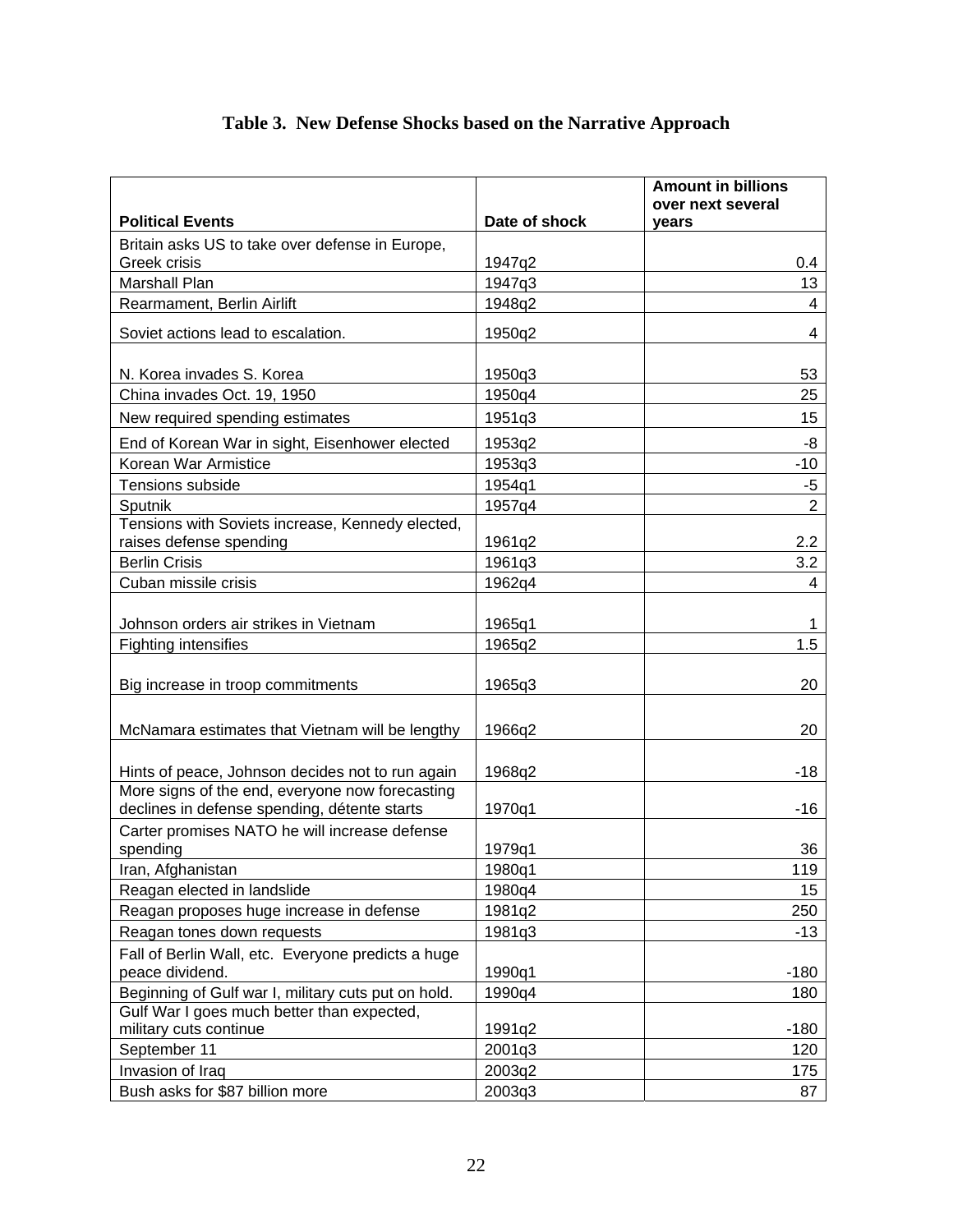|                                                     | Own lags only | <b>Ramey-Shapiro</b> | New narrative |
|-----------------------------------------------------|---------------|----------------------|---------------|
|                                                     |               | dates                | measure       |
| Log real defense<br>spending                        | 0.387         | 0.443                | 0.590         |
| Log real GDP                                        | 0.126         | 0.159                | 0.128         |
| Log real nondurable<br>plus services<br>consumption | 0.070         | 0.124                | 0.142         |

# **Table 4. Explanatory Power of Defense Shock Series R-squareds**

All variables are per capita. Four lags are used in the specification. The new narrative measure is the numbers given in Table 3, divided by the previous quarter's level of nominal defense spending.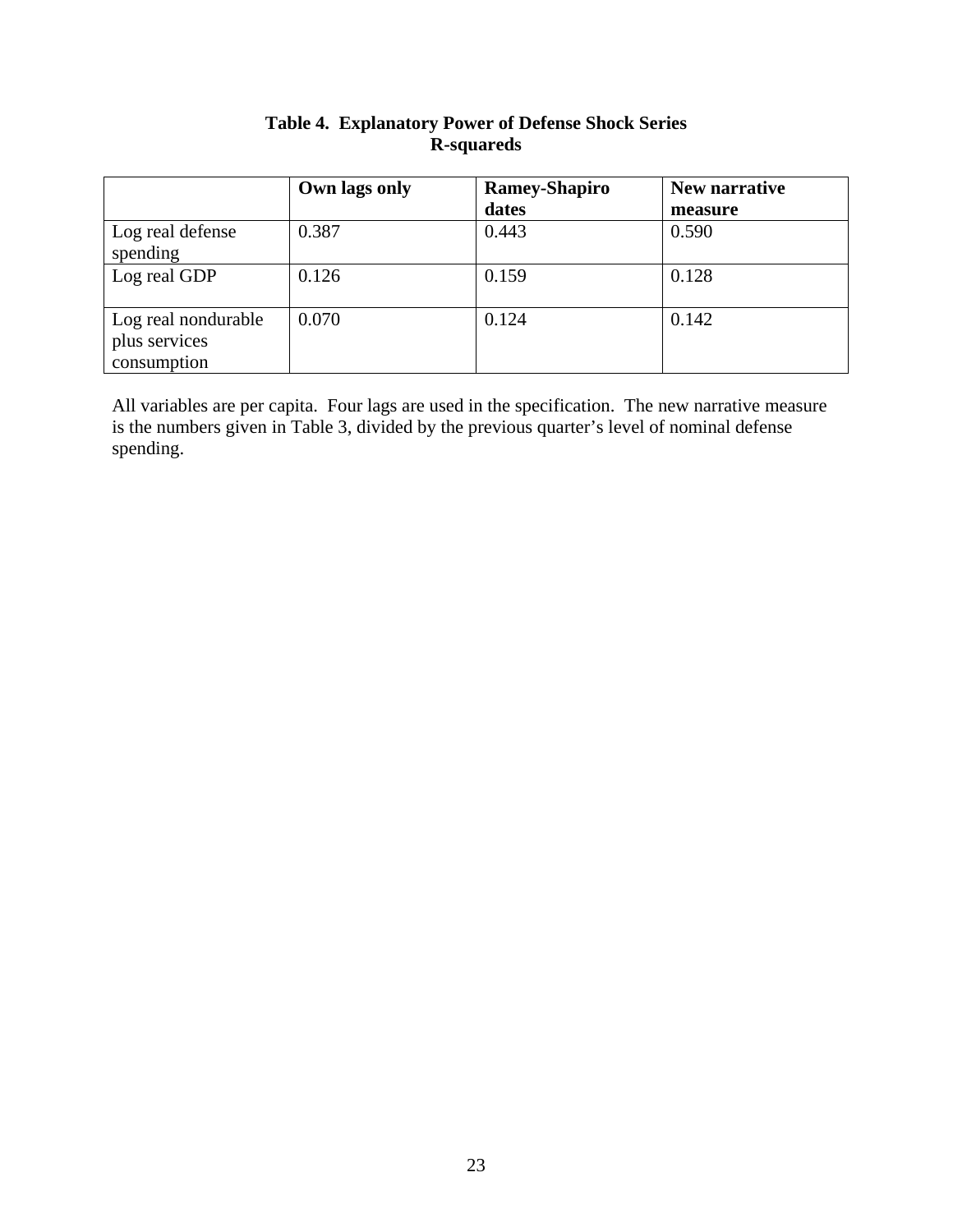# **Figure 1: Real Government Spending Per Capita**

(in thousands of chained (2000) dollars)

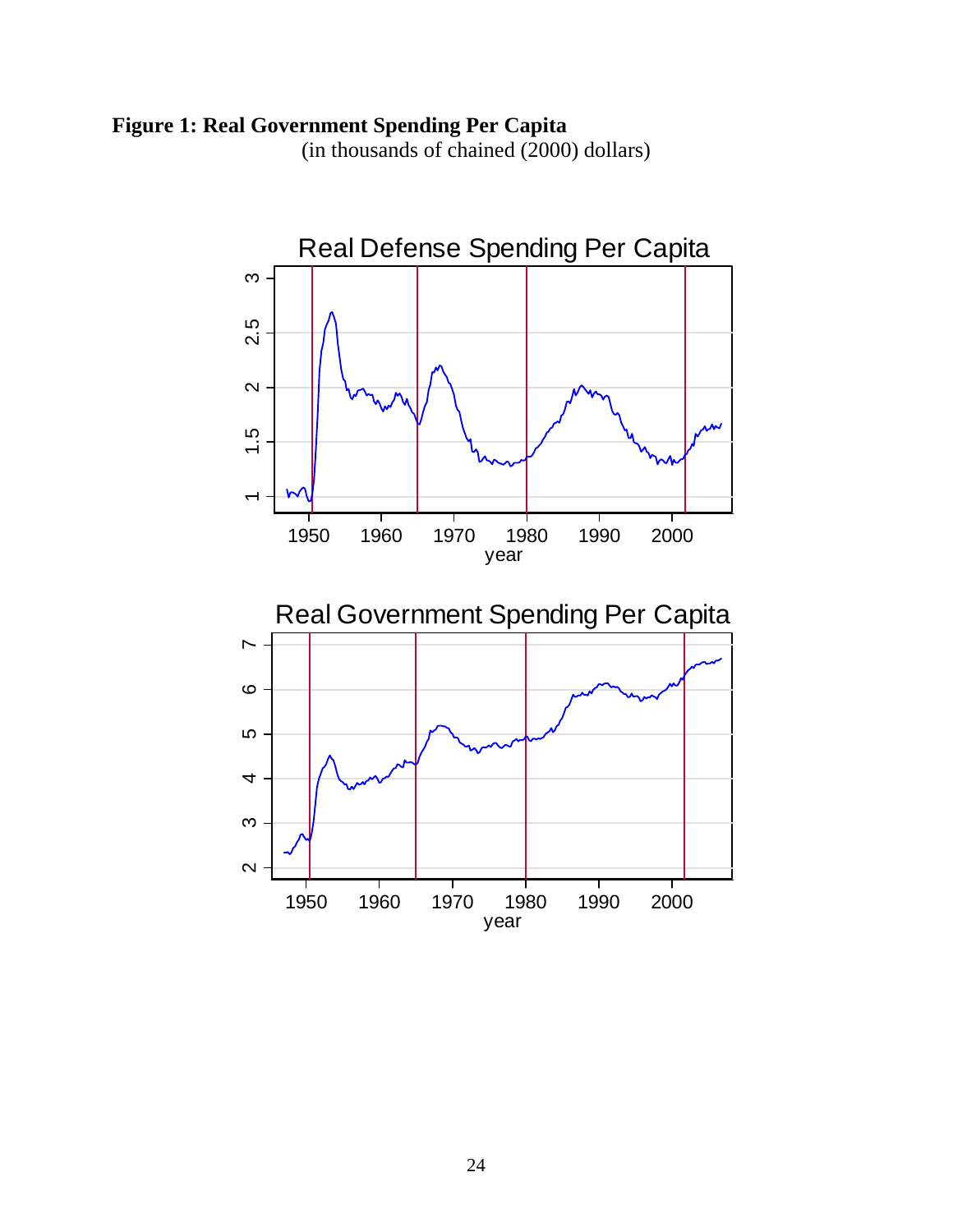

**Figure 2: Components of Government Spending Fraction of nominal GDP** 

**Figure 3. Government Expenditures by Function Fraction of nominal government spending** 

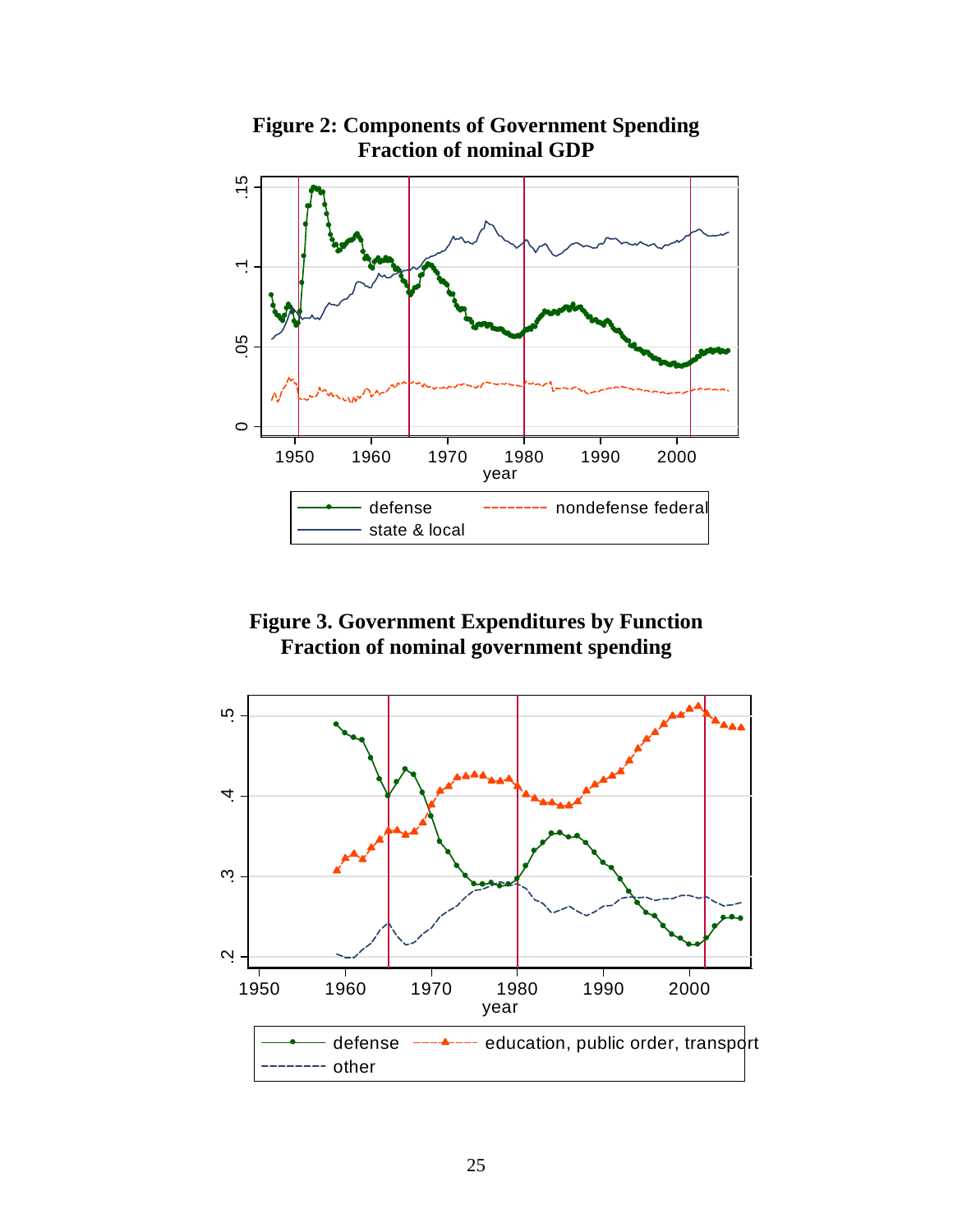# **Figure 4A. Comparison of Identification Methods Response to a government spending shock**

**(Standard error bands are 68% confidence intervals)** 

#### government spending government spending  $\ddot{1}$ .  $1.2$  .4 .8 1.2 .4 .8 1.2  $\infty$  $\infty$ 4  $\overline{4}$  $\circ$  $\circ$ I 0 4 8 12 16 20 quarter 0 4 8 12 16 20 quarter gdp gdp 4 4 -.1 0 .1 .2 .3 .4 -.1 0 .1 .2 .3 .4  $\ddot{\rm c}$ ო.  $\ddot{\Omega}$  $\ddot{\Omega}$  $\overline{\phantom{0}}$  $\overline{\phantom{a}}$  .  $\circ$  $\circ$  $\sum_{i=1}^{n}$  $\sum_{i=1}^{n}$ 0 4 8 12 16 20 0 4 8 12 16 20 quarter quarter total hours total hours  $25$ 25 -.12 0 .12 .25 -.12 0 .12 .25  $\ddot{5}$  $\ddot{5}$  $\circ$  $\circ$  $-12$  $-12$ 0 4 8 12 16 20 0 4 8 12 16 20 quarter quarter

# **VAR Shocks** War Dates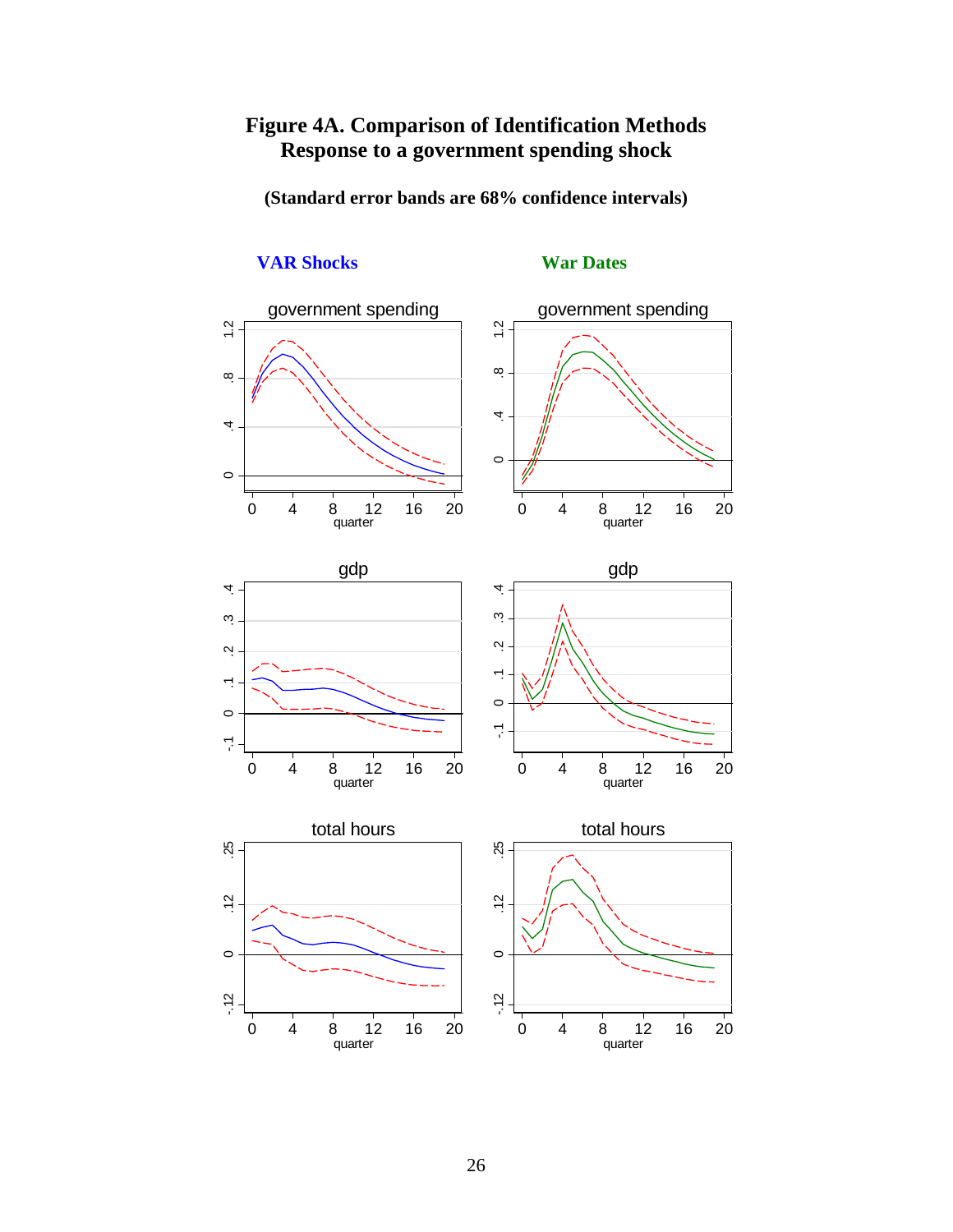# **Figure 4B. Comparison of Identification Methods (continued) Response to a government spending shock**

**(Standard error bands are 68% confidence intervals)** 



# **VAR Shocks War Dates**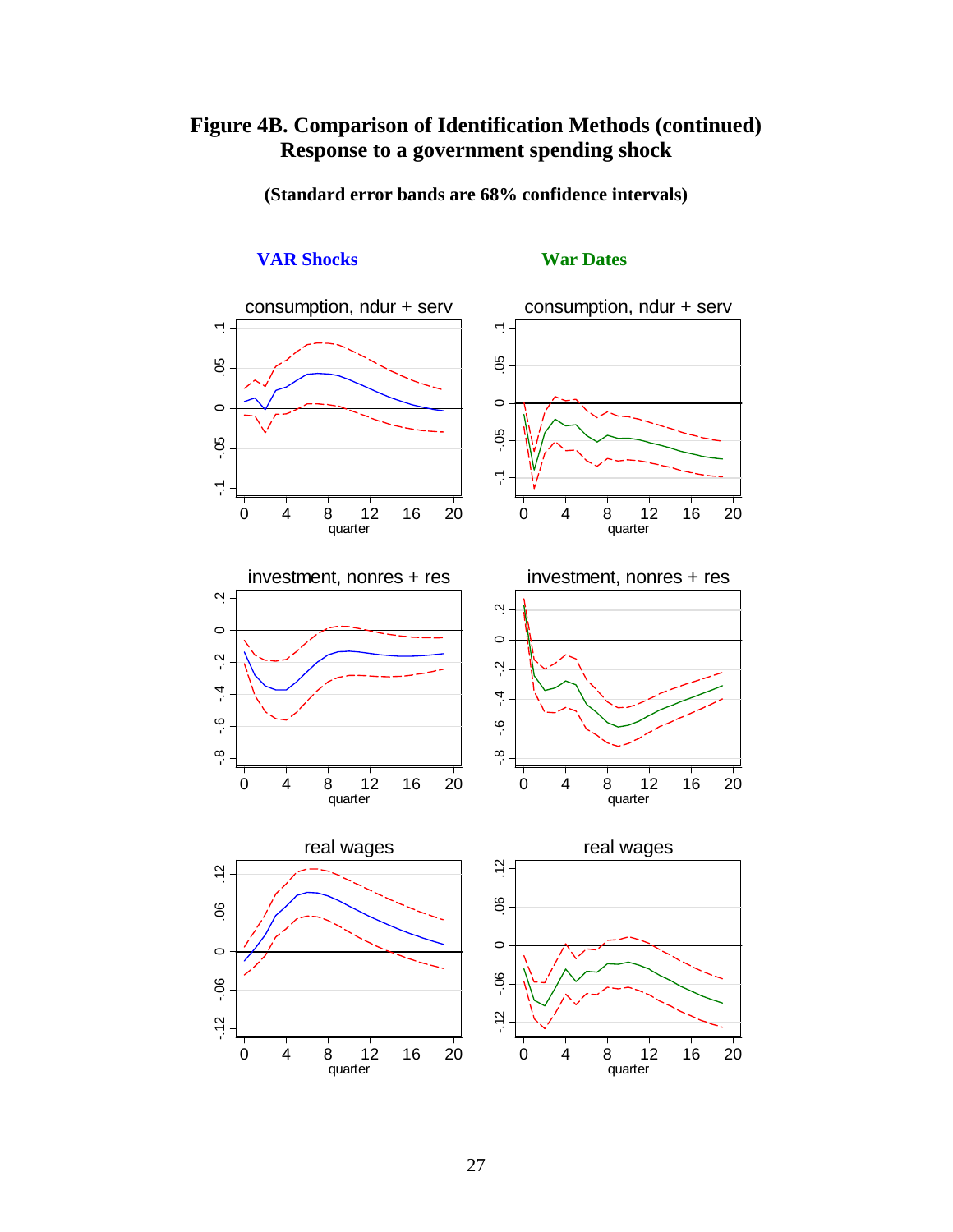

**Figure 5: Episodes of Defense Spending and VAR Defense Shocks**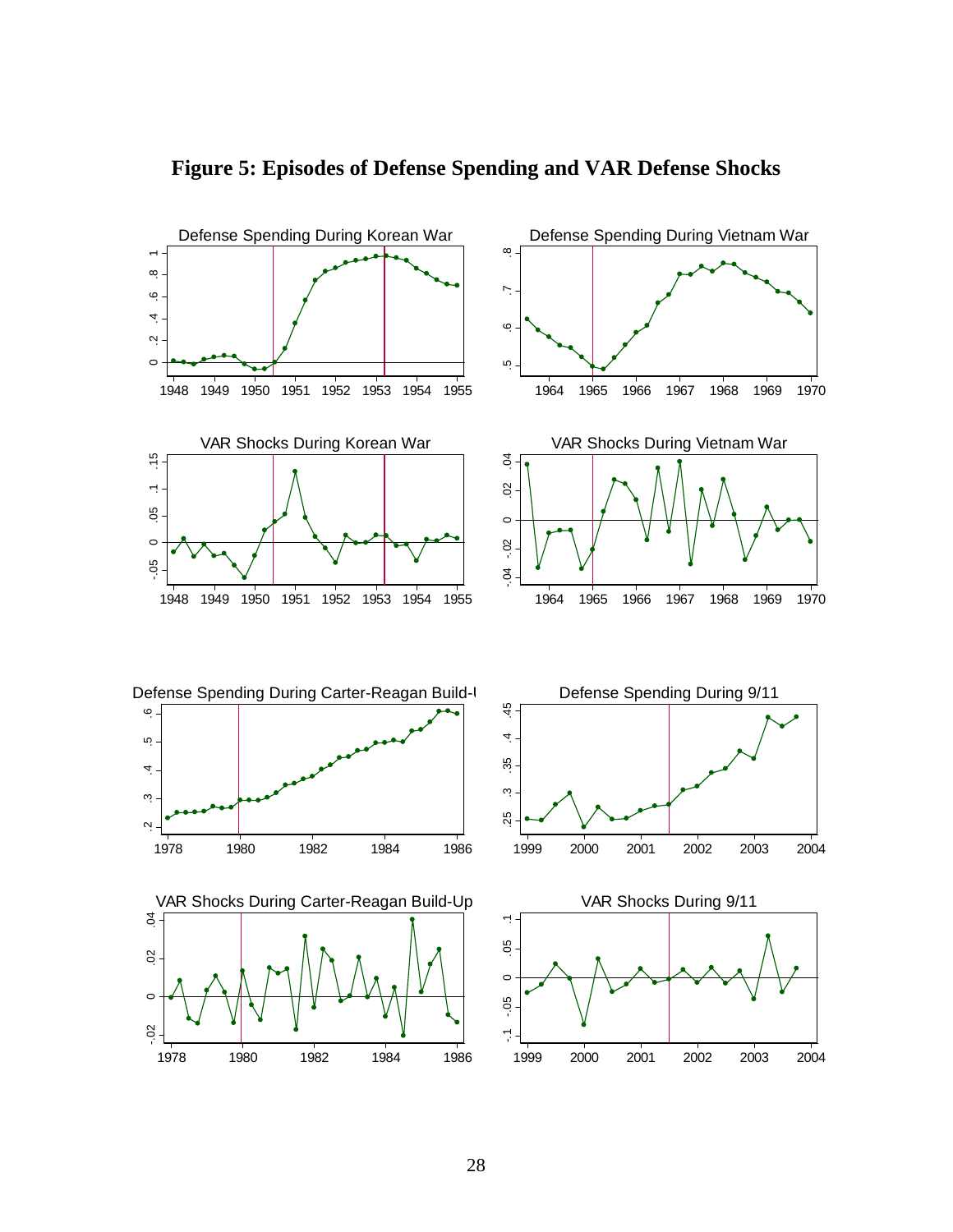

**Figure 6. The Effect of an Increase in Government Spending Announced Two Quarters in Advance**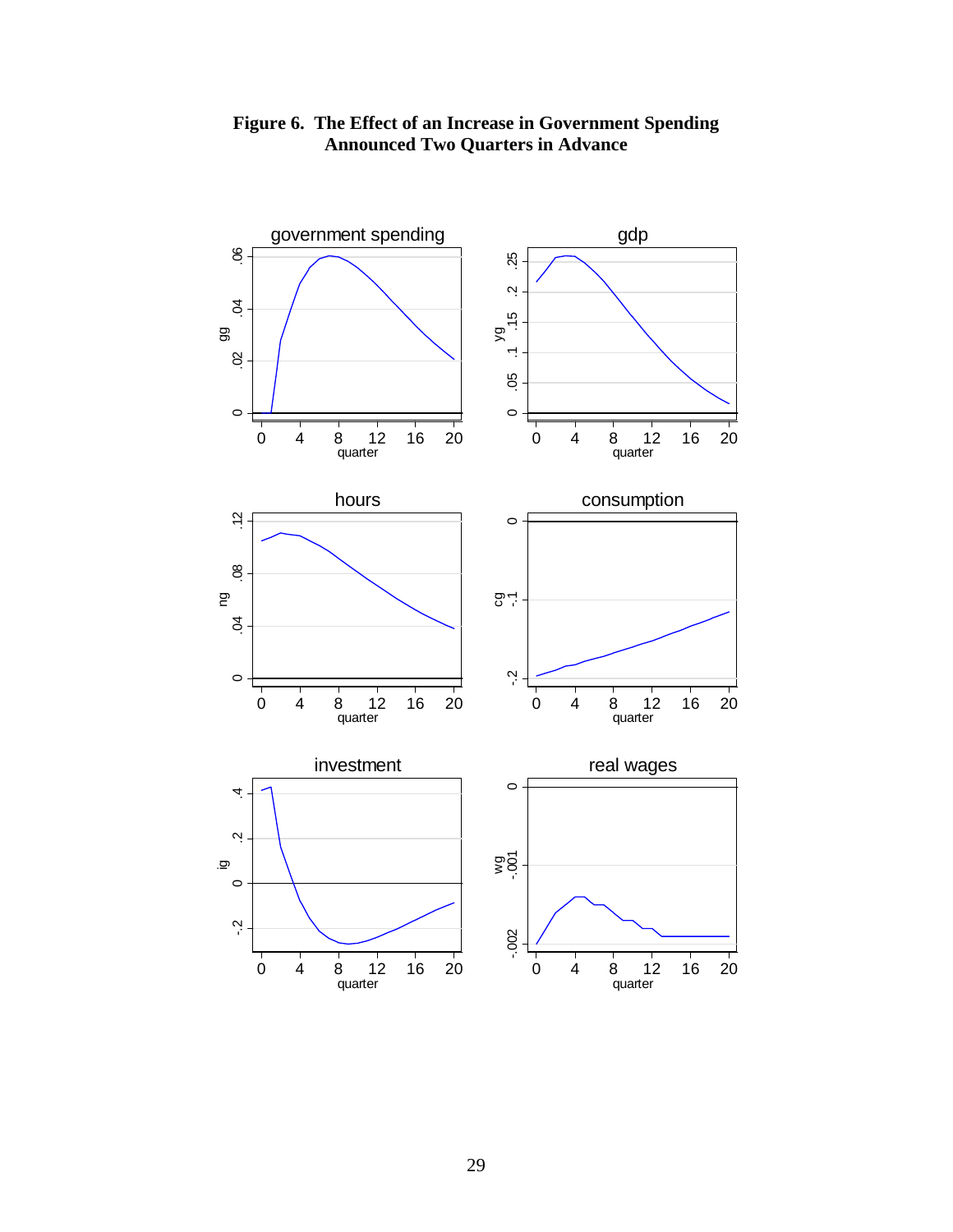# **Figure 7A. The Effect of Missing the Timing**

# **Based on VARs on model simulations in which government spending changes are anticipated two quarter in advance**



**Faulty Timing**  True Timing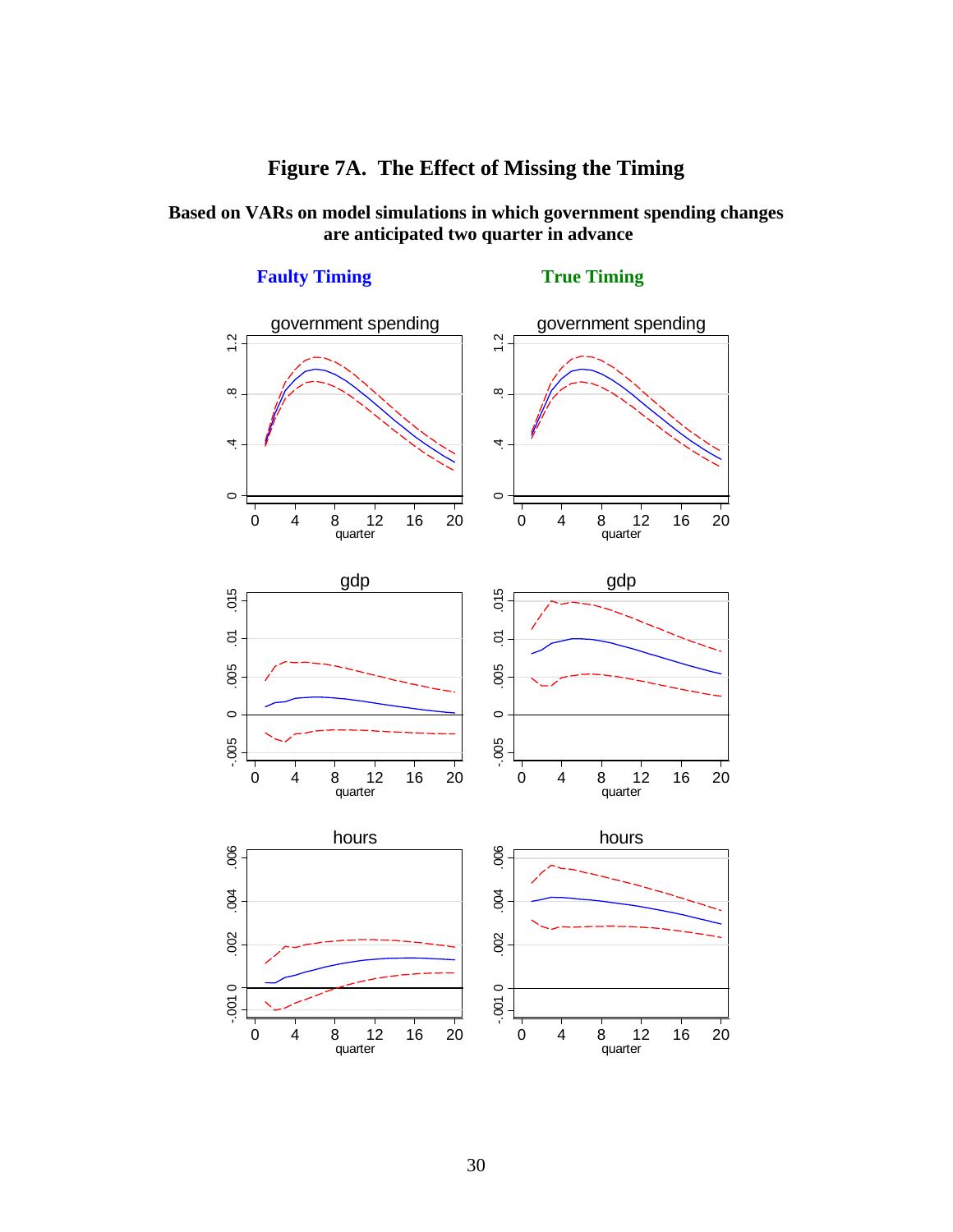

**Based on VARs on model simulations in which government spending changes are anticipated two quarter in advance** 



# **Faulty Timing True Timing True Timing**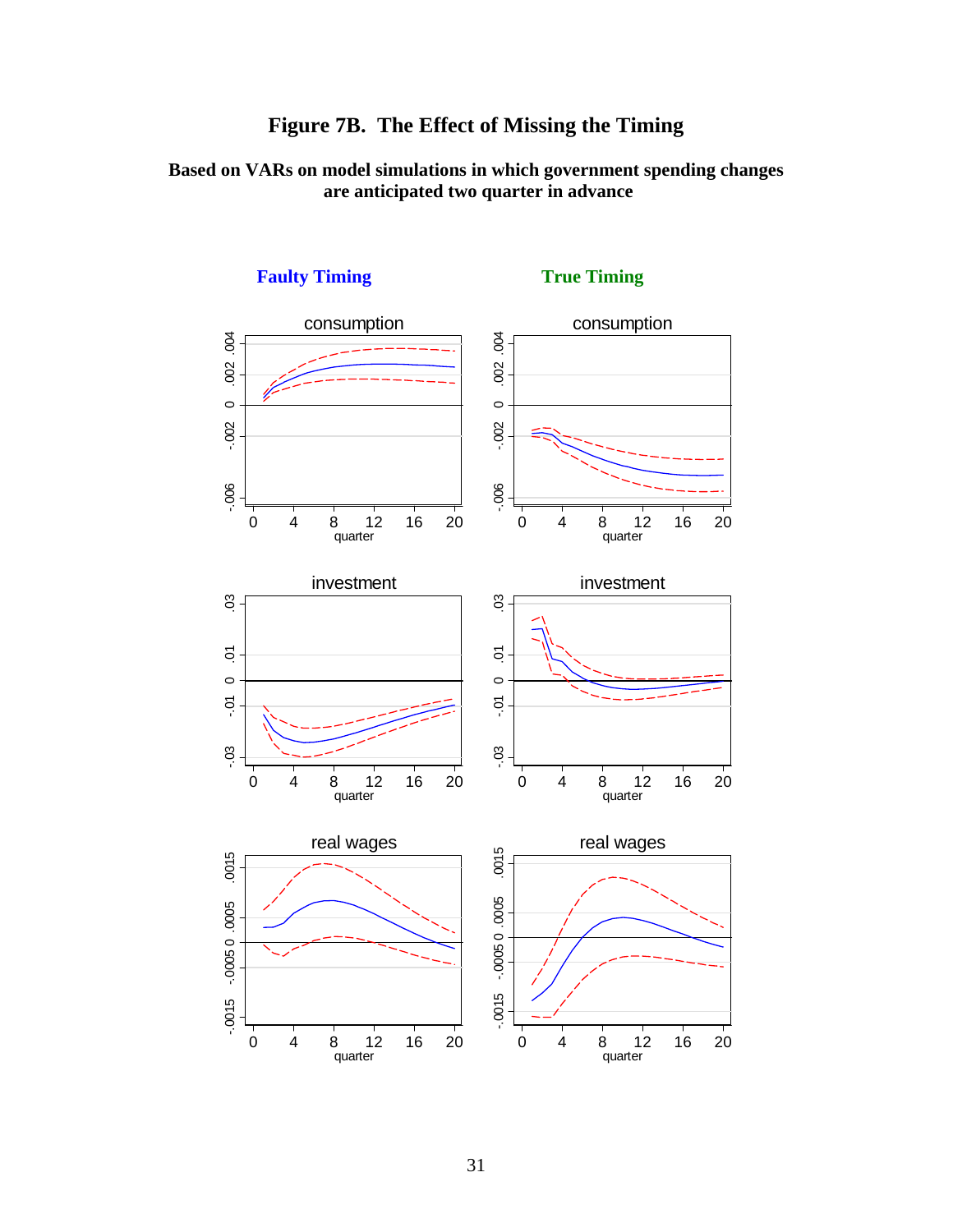# **Figure 8. The Effect of Mistiming the Ramey-Shapiro Dates**

(The Ramey-Shapiro dates are shifted later to coincide with the large positive VAR shocks in 1951:1, 1965:3 1980:4 2003:2)